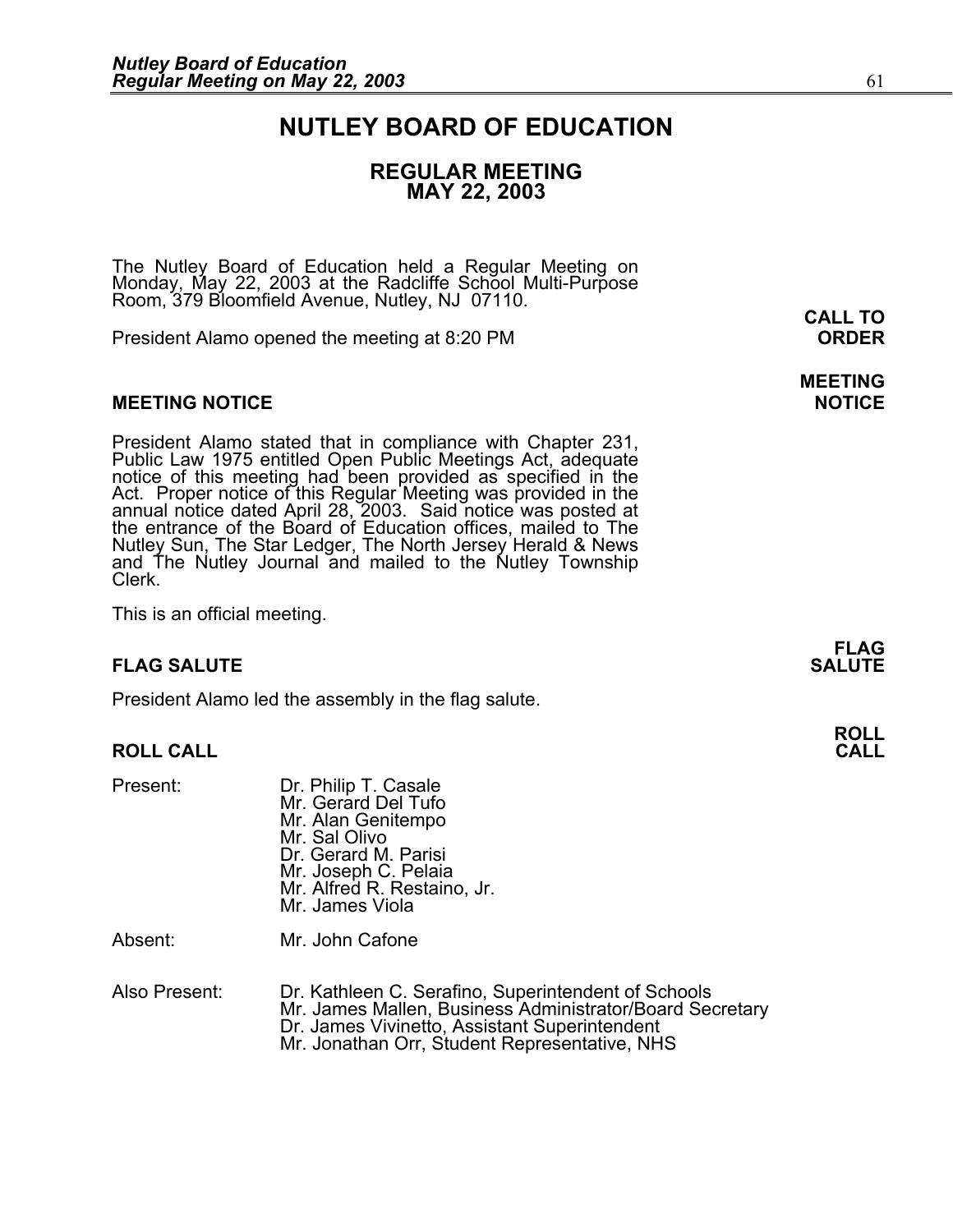## **APPROVAL OF MINUTES APPROVE**

**BE IT RESOLVED that the Board of Education approves the minutes of the Organization/Regular Meeting of April 28, 2003,<br>minutes of the Organization/Regular Meeting of April 28, 2003,<br>and the Regular, Conference and Closed** meetings of April 14, 2003.

Trustee Genitempo moved, Trustee Del Tufo seconded and the Board unanimously approved by voice vote a motion to approve the minutes.

#### **CORRESPONDENCE CORRESPONDENCE**

Mr. Mallen presented and read the following correspondence:

A thank-you note from Rosemary McConnon for the Board's expression of sympathy on the passing of her mother.

A thank-you note from Gail Reilly for the Board's expression of sympathy on the passing of her mother.

A variance notice regarding property at 28 Margaret Avenue being 200 feet within school property.

#### **SPECIAL ORDER OF BUSINESS SPECIAL ORDER**

Superintendent Serafino welcomed everyone in attendance and<br>announced that special awards will be presented tonight to<br>students for both academic and athletic achievements. Ms. Hirsch, Mr. Calicchio, Mr. Zarra, Mr. Frannicola and several coaches announced the recipients of the academic and athletic awards stated on Schedule A as appended to these minutes.

#### **RECESS MEETING RECESS**

At 8:55 p.m. upon the suggestion of President Alamo, Trustee Casale moved, Trustee Genitempo seconded, and the Board unanimously approved by voice vote a motion to recess.

#### **RECONVENE MEETING RECONVENE**

At 9:05 p.m. Trustee Casale moved, Trustee Parisi seconded and the Board unanimously approved by voice vote a motion to reconvene the open public meeting.

#### **SUPERINTENDENT'S REPORT SUPT'S REPORT A**

Dr. Serafino presented the Superintendent's Report dated May 22, 2003, Schedule A, which is appended to the minutes of this meeting.

# **OF BUSINESS**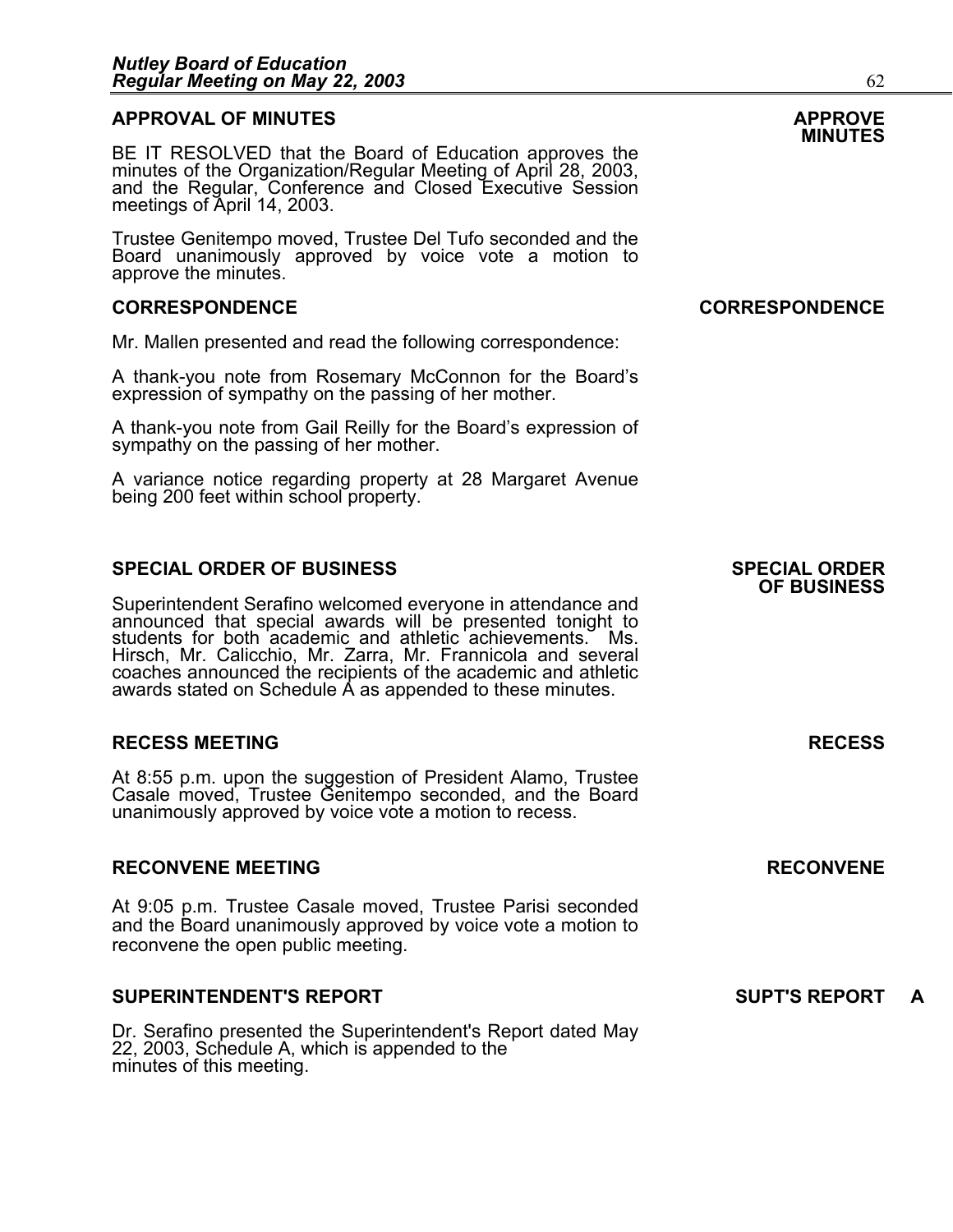#### **BOARD SECRETARY'S REPORT**

Board Secretary Mallen presented the Board Secretary's Report dated May 22, 2003 as listed on the agenda.

#### HEARING OF CITIZENS (Resolutions Only) **HEARING OF SEARING** OF

None

#### **SUPERINTENDENT'S RESOLUTIONS SUPT'S**

Trustee Restaino moved and Trustee Casale seconded a motion that the Board approve the Superintendent's Resolutions numbers 1 through 25 as listed below.

Trustee Del Tufo moved and Trustee Casale seconded a motion that Resolution 5 – Appointment – Permanent<br>Unassigned Substitute read … \$78 per day and benefits in<br>accordance with the Health Benefits provided in the 2003-04 school year. The motion was unanimously approved by roll call vote.

The Superintendent's Resolutions 1 through 25 were unanimously approved by roll call vote as follows: Ayes 7, Noes 0 with Trustee Olivo abstaining on Resolution 22 – Payment for<br>Extra-Curricular Activities 2002-03 school year.

#### 1. RETIREMENT - Teacher

BE IT RESOLVED that the Board of Education approves the acceptance of the retirement of Mrs. Elaine Karsnak, elementary teacher, effective July 1, 2003.

#### **2. RESIGNATION – Custodian**

BE IT RESOLVED that the Board of Education accepts the resignation of Mr. Louis Luzzi, custodian, effective May 30, 2003.

#### 3. **RESIGNATIONS – Athletics**

BE IT RESOLVED that the Board of Education approves the acceptance of the following athletic resignations:

|                                    | -Assistant Volleyball Coach  |
|------------------------------------|------------------------------|
| Kimberly Algieri<br>Stephen Fenton | -Head Girls Volleyball Coach |

**CITIZENS** 

# **RESOLUTIONS**

# **RETIREMENT**

# **RESIGNATION**

**RESIGNATIONS ATHLETICS** 

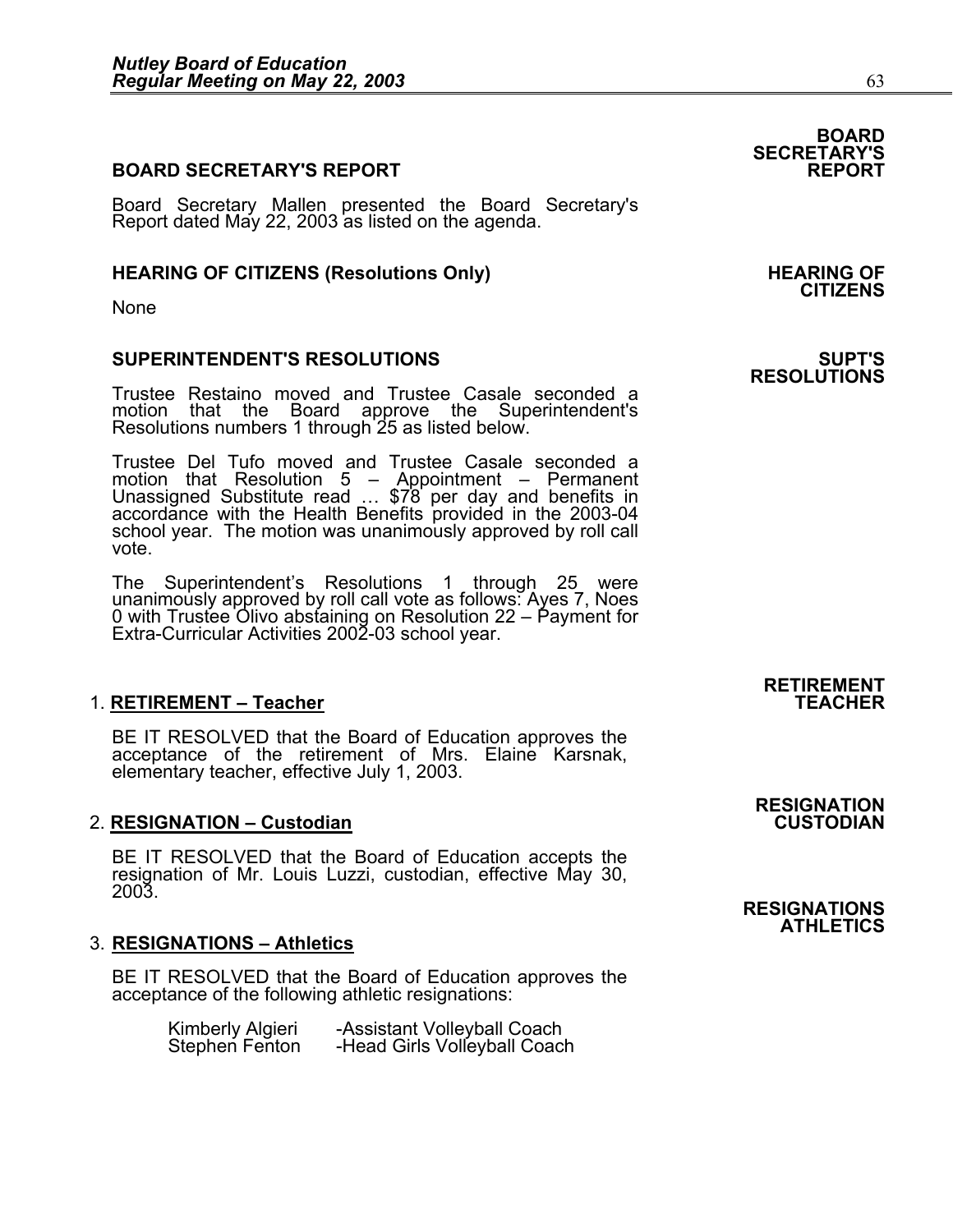### **4. APPOINTMENTS - Professional Staff**

BE IT RESOLVED that the Board of Education approves the<br>appointments of the personnel listed below for the 2003-04 school year, effective September 1, 2003 in accordance with the 2002-03 Teachers' Salary Guide. Upon conclusion of salary negotiations, the salary will be adjusted in accordance with the 2003-04 Teachers' Salary Guide:

| <b>NAME</b>           | <b>DEGREE</b> | <b>STEP</b> | <b>SALARY</b> |
|-----------------------|---------------|-------------|---------------|
| Wayne Barreto         | B.A.          | 6           | \$37,755      |
| Christa Delano        | B.A.          | 6           | 37,755        |
| Anita Dubas           | B.A.          | 15          | 52,913        |
| <b>Katianne Gratz</b> | B.A.          | 6           | 37,755        |
| Jeffrey Jacobs        | $B.A.+30$     | 6           | 39,365        |
| Laurie Reilly         | B.A.          | 6           | 37,755        |
| Cheryl Rowe           | B.A.          | 6           | 37,755        |
| Jennifer Weiss        | $B.A.+30$     | 6           | 39,365        |

#### 5. **APPOINTMENT – Permanent Unassigned Substitute**

BE IT RESOLVED that the Board of Education approves the appointment of Miss Doris Dean as a permanent unassigned substitute for the 2003-04 school year, at the rate of \$78 per day and benefits in accordance with the Health provided in the 2003-04 school year.

#### 6. **APPOINTMENTS – Teacher Substitutes**

BE IT RESOLVED that the Board of Education approves the appointments of the teacher substitutes listed on the attached Schedule B dated May 22, 2003 for the 2002-03 school year.

#### **7. APPOINTMENT- Substitutes**

BE IT RESOLVED that the Board of Education approves the following substitutes for the 2002-03 school year:

#### **Secretary/School Aide**

Annette Roio Jacqueline Russonella Grace Timpanaro

#### **School Aide**

Antoinette Alu

#### **School/Bus Aide**

Angela DeRobertis

# **APPOINTMENT**

## **APPOINTMENTS B**

## **APPOINTMENT**

## **APPOINTMENTS STAFF**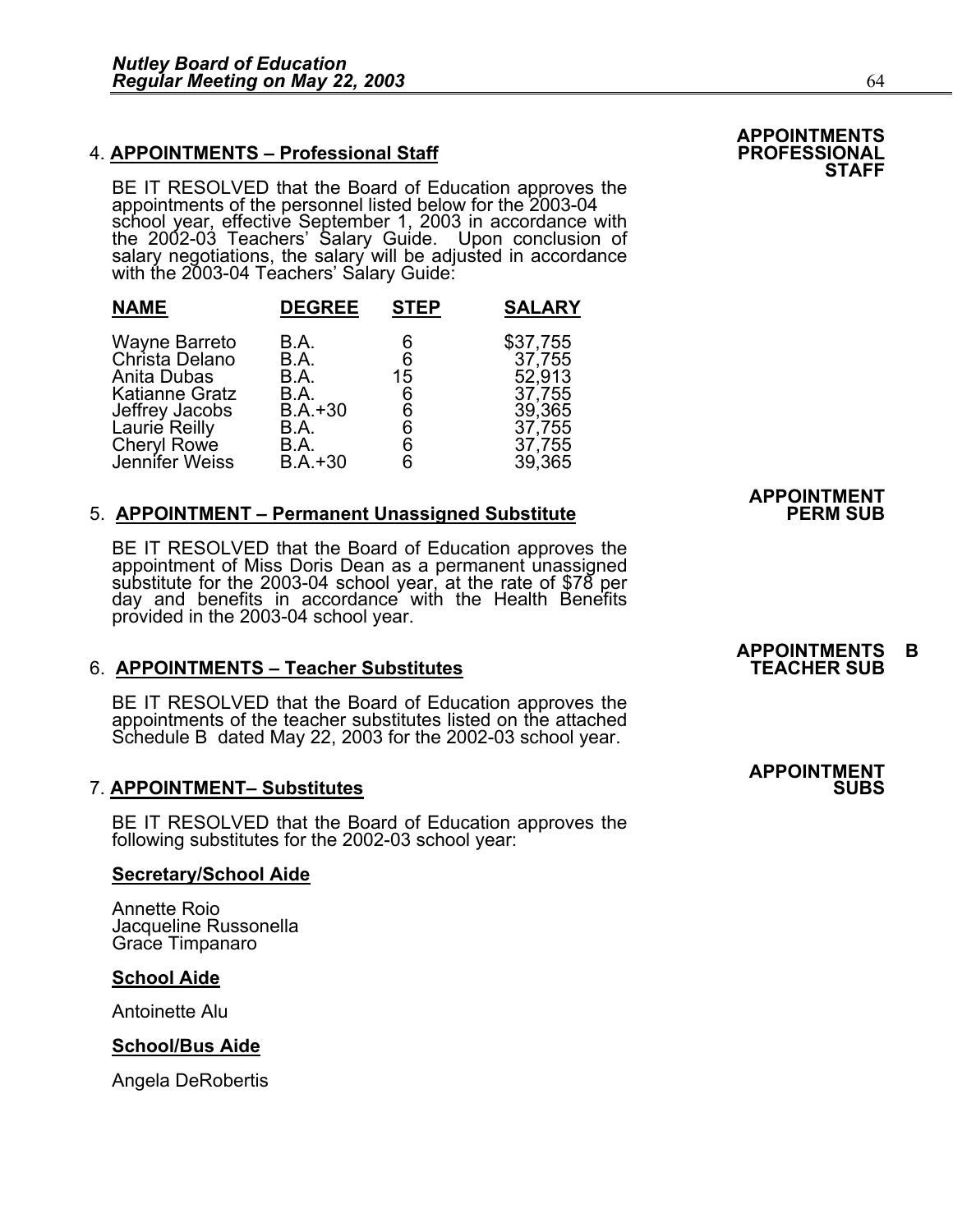#### **Bus Aide**

Barbara Bartell Elizabeth Gingerelli Donna Maria Pezzino

#### 8. **TRANSPORTATION SUBSTITUTE DRIVERS/AIDES**

BE IT RESOLVED that the Board of Education approves the following substitute drivers and aides for the 2003-04 school year:

| Dwyer, Joseph                   | Bianchi, Susan      |                |  |
|---------------------------------|---------------------|----------------|--|
| Festa, Tom                      | Benacquista, Louise |                |  |
| Fugazzi, Joseph                 | De Robertis, Angela |                |  |
| Gamba, Phyllis                  | D'Amato, Roseann    |                |  |
| Lucivero, Nick                  | Esposito, Jennie    |                |  |
| Lobay, William                  | Fucetola, Ellen     |                |  |
| Oliveti, Fosco                  | Gabriele, Kathy     |                |  |
| Puglises, Joseph                | Gil, Angela         |                |  |
| Spina, Maria                    | Giordaño, Ronni-Ann |                |  |
| Ugliarolo, Nicholas Sedor, Anne |                     |                |  |
|                                 |                     | <b>APPOINT</b> |  |
|                                 |                     |                |  |

#### 9. **APPOINTMENT - Affirmative Action Officer**

BE IT RESOLVED, pursuant to Policy No. 102 (2260), that the<br>Board of Education approves the appointment of Dr. James S.<br>Vivinetto as Affirmative Action Officer for the Nutley School<br>District for the 2003-04 school year.<br>**A** 

#### 10. **APPOINTMENT – Section 504 Coordinator**

BE IT RESOLVED, pursuant to Policy No. 104 (1510), that the Board of Education approves the appointment of Dr. James S. Vivinetto as Section 504 Coordinator for the Nutley School District for the 2003-04 school year.

#### 11. **APPOINTMENTS - Summer Employment**

BE IT RESOLVED that the Board of Education approves the following personnel to be permitted to work during the summer of 2003 as follows:

| Mrs. Sheryl Ives                                 | <b>High School Librarian</b><br>1 week                        |
|--------------------------------------------------|---------------------------------------------------------------|
| Mrs. Linda Orr                                   | Secretary (library)<br>1 week                                 |
| Mrs. Suzanne Peters                              | Secretary (Athletic Department)<br>eight (8) days             |
| <b>Guidance Counselors</b><br><b>High School</b> | 2 days after school closing<br>2 days prior to school opening |

**AFFIRMATIVE OFFICER** 

**SECTION 504** 

**APPOINT EMPLOYMENT** 

**TRANS**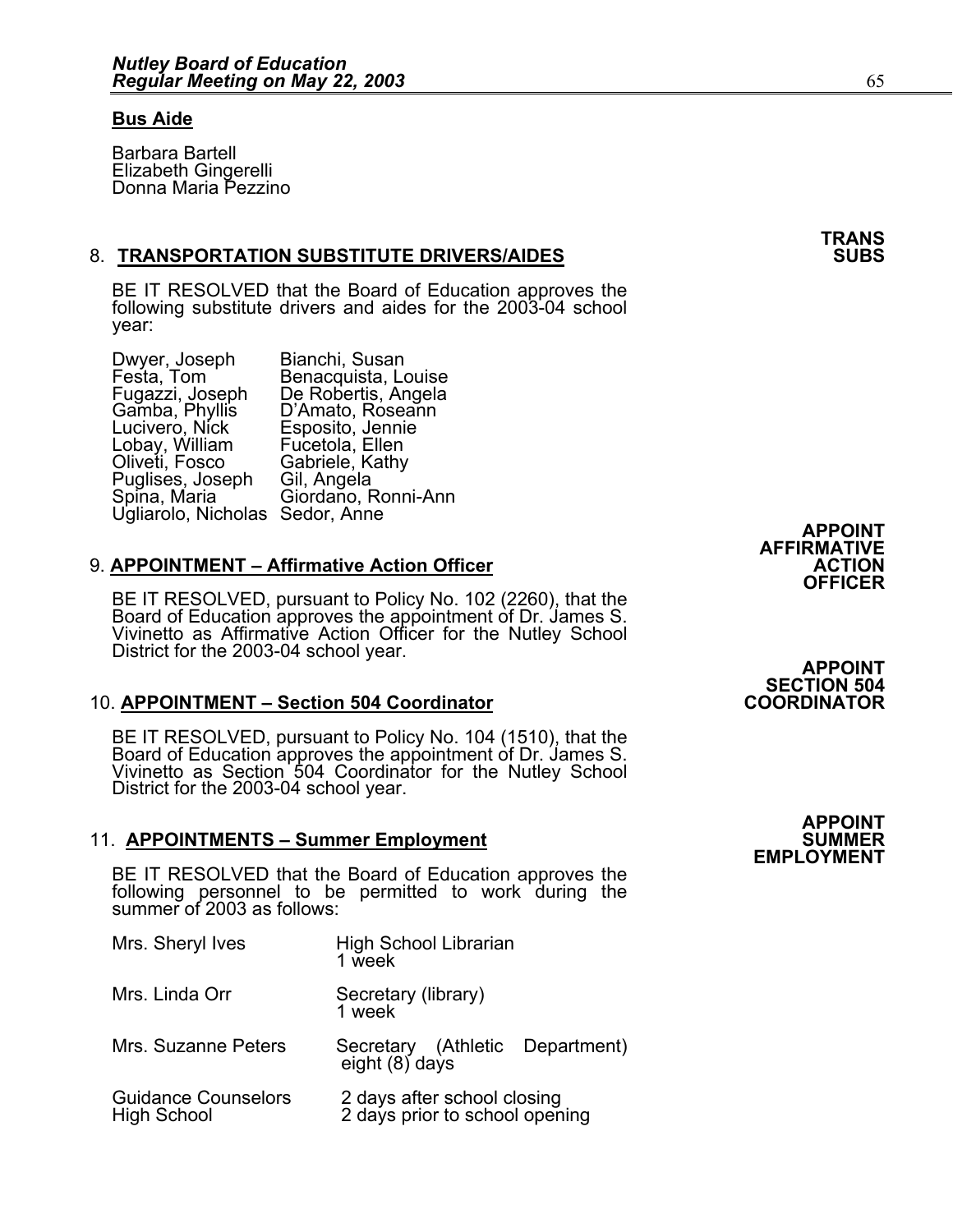| <b>Guidance Counselors</b> | 2 days after school closing    |
|----------------------------|--------------------------------|
| Franklin Middle School     | 2 days prior to school opening |

## 12. **APPOINTMENTS – Nutley Board of Education School SUMMER Age Extended Day Summer Program – 2003 PROGRAM C**

BE IT RESOLVED that the Board of Education approves the appointments of the Nutley Board of Education School Age Extended Day Summer Program Employees listed on the attached Schedule C, at the salaries indicated.

# 13. **APPOINTMENTS – Nutley Electronics & Technology APPOINT (NETT TEAM**<br>NETT TEAM

BE IT RESOLVED that the Board of Education approves the following student appointments for the Nutley Electronics & Technology Team (NETT) for the 2003-04 school year at a salary rate of \$7.25 per hour:

 Nikunj Patel Jane Kinney **Trevor Faurot**  Kenneth Mosca Stephen Knobloch Mickey Bhatt

#### 14. **APPOINTMENTS - Summer Custodial Employment**

BE IT RESOLVED that the Board of Education approves the following personnel to be employed as summer custodial and grounds employees for the summer of 2003:

|                                                                                                                                                                                                                                                                                                                               | <b>Step</b>                                                    | <b>Hourly Rate</b>                                                                                                     |
|-------------------------------------------------------------------------------------------------------------------------------------------------------------------------------------------------------------------------------------------------------------------------------------------------------------------------------|----------------------------------------------------------------|------------------------------------------------------------------------------------------------------------------------|
| Ehsan Aliabadi<br>Alan Ballester<br><b>Richard Bolcato</b><br>Joseph Cimo<br>Michael Cook<br>Joseph Donatiello<br><b>Matthew Francello</b><br><b>Brian Kohn</b><br><b>Richard Lewis</b><br><b>Matthew Lotito</b><br>Vladimir Markovic<br><b>Matthew Marks</b><br><b>Steve Reiner</b><br>Robert Tarquini<br>Steven Weingartner | 2<br>2<br>2<br>2<br>1<br>2<br>$\overline{2}$<br>$\overline{2}$ | \$7.75<br>7.75<br>7.25<br>7.75<br>7.75<br>7.25<br>7.75<br>7.75<br>7.75<br>7.25<br>7.25<br>7.25<br>7.25<br>7.25<br>7.25 |
|                                                                                                                                                                                                                                                                                                                               |                                                                |                                                                                                                        |

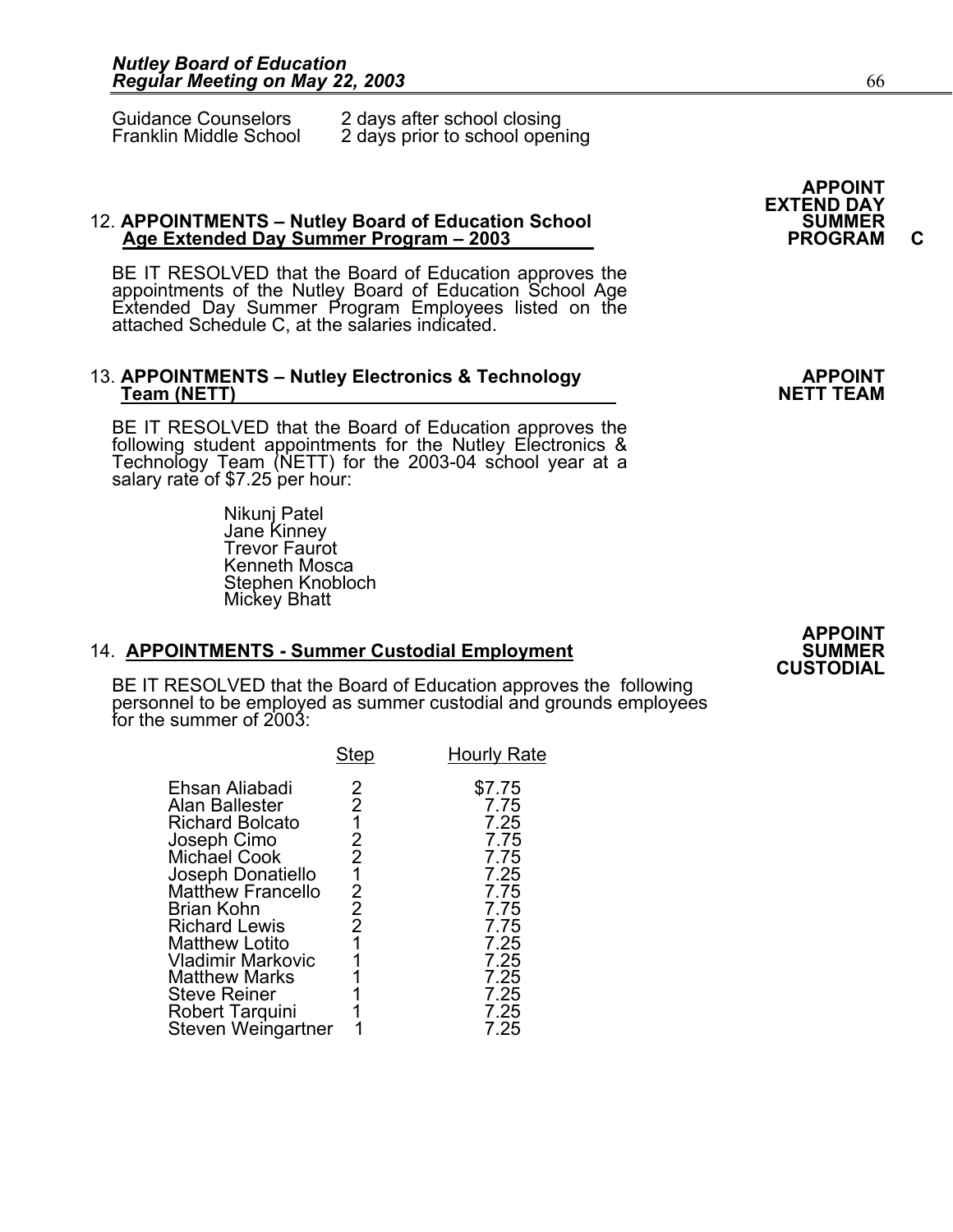## 15. **REAPPOINTMENTS – Administrative and SUPERVISORY Supervisory Personnel PERSONNEL D**

BE IT RESOLVED that the Board of Education approves the reappointment of the administrative and supervisory personnel listed on the attached Schedule D for the 2002-03 school year on the salary guide at the classification and step as indicated in accordance with the 2002-03 Principals and Supervisors Salary Guide.

#### 16. **REAPPOINTMENTS – Professional Staff**

BE IT RESOLVED that the Board of Education approves the reappointment of the personnel listed on the attached Schedule E for the 2003-04 school year at the classification<br>and step of the 2002-03 Teachers' Salary Guide as indicated.<br>Upon conclusion of salary negotiations the classification and Upon conclusion of salary negotiations the classification and step will be adjusted in accordance with the 2003-04 Teachers' Salary Guide.

#### **17. REAPPOINTMENTS – Secretarial/Clerical Personnel**

BE IT RESOLVED that the Board of Education approves the reappointment of the personnel listed on the attached Schedule F for the 2003-04 school year at the classification<br>and step of the 2002-03 Secretarial Salary Guide as indicated.<br>Upon conclusion of salary negotiations the classification and<br>step will be adjusted in accordance Secretarial Salary Guide.

#### 18. **REAPPOINTMENTS – Buildings and Grounds Personnel**

BE IT RESOLVED that the Board of Education approves the reappointment of the buildings and grounds personnel listed on the attached Schedule H for the 2003-04 school year in accordance with the 2003-04 Buildings and Ground

#### 19. **REAPPOINTMENTS – Transportation Personnel TRANSPORTATION I**

BE IT RESOLVED that the Board of Education approves the reappointment of the transportation personnel listed on the attached Schedule I for the 2003-04 school year in accordance with the 2003-04 Pupil Transportation Salary

# 20. **AGREEMENT WITH THE CAFETERIA EMPLOYEES - AGREEMENT 2002 - 2005 2002-2005**

BE IT RESOLVED that the Board of Education approves the Agreement Between Nutley Board of Education and the



**REAPPOINT STAFF E** 

**REAPPOINT<br>SECRETARIAL/ CLERICAL F** 

**REAPPOINT GROUNDS H** 

**REAPPOINT<br>TRANSPORTATION** 

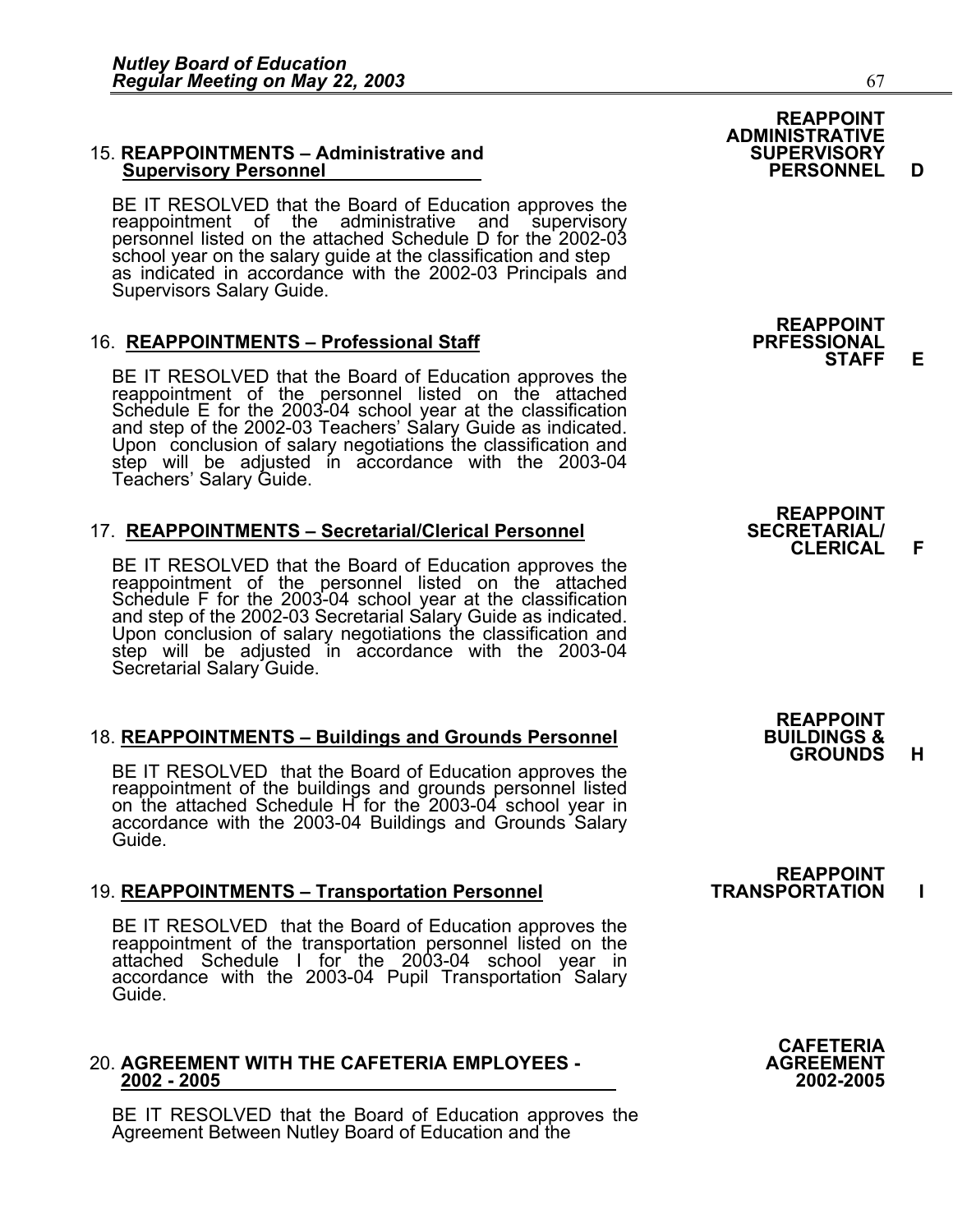Cafeteria Employees July 1, 2002 through June 30, 2005 encompassing the terms and conditions of employment and salary guides for cafeteria workers.

### **21. EXTRA COMPENSATION**

BE IT RESOLVED that the Board of Education approves the following personnel be paid extra compensation in the amounts indicated for services rendered:

#### **HEALTH DYNAMICS CLASSES – Month of April, 2003**

Rose Cioffi **\$250.00** 

#### **PAYMENT FOR TAPING BOARD MEETINGS**

| James Kelly  | Teacher | \$554.24 |
|--------------|---------|----------|
| Joseph Carlo | Student | \$145.00 |
| Gerard Tucci | Student | \$43.50  |

#### **CAT PROGRAM PAYROLL – Spring, 2003**

| <b>Christina Chmeil</b><br>Helen Doyle-Marino<br><b>Tracy Egan</b><br>Mary Giordano<br>Nicole Groninger<br>Suzanne Hagert<br>Barbara Hirsch<br>Eleni Koukoularis<br>Denise Mazza<br>Dennis Pandolfi<br>Rosann Rizzuto<br>Louis SanGiovanni<br>Janice Schoem<br>Margit Smith<br>Jill Sorensen<br>Maria Strumolo<br><b>Nancy Thunell</b><br>Joanne Tibaldo<br>Robert Topolski, Jr.<br><b>Robert Topolski</b><br>Veronica Żoltowski | \$1,402.92<br>1,108.48<br>1,385.60<br>1,524.16<br>1,385.60<br>1,524.16<br>2,202.20<br>1,628.08<br>1,628.08<br>1,524.16<br>1,108.48<br>1,628.08<br>1,524.16<br>1,524.16<br>1,108.48<br>1,524.16<br>1,524.16<br>1,454.88<br>1,628.08<br>1,628.08<br>1,428.90 |
|----------------------------------------------------------------------------------------------------------------------------------------------------------------------------------------------------------------------------------------------------------------------------------------------------------------------------------------------------------------------------------------------------------------------------------|------------------------------------------------------------------------------------------------------------------------------------------------------------------------------------------------------------------------------------------------------------|
| <b>Substitutes</b>                                                                                                                                                                                                                                                                                                                                                                                                               |                                                                                                                                                                                                                                                            |
| Angelica Marra<br>Joanne Pepe<br><b>Judy Rasczk</b><br>Karén SanGiovanni                                                                                                                                                                                                                                                                                                                                                         | 831.36<br>138.56<br>277.12<br>277.12                                                                                                                                                                                                                       |

**EXTRA**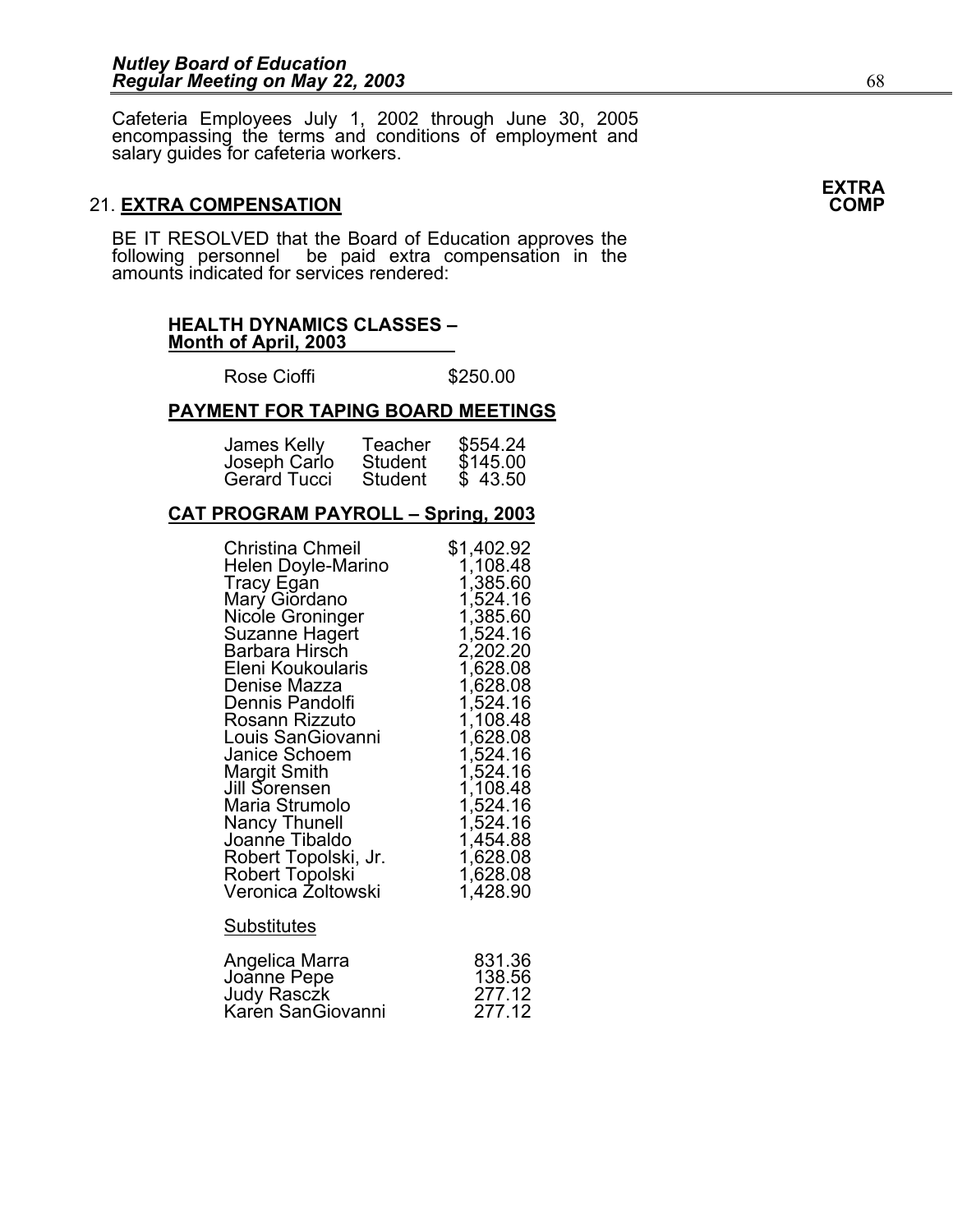#### **CENTRAL DETENTION COVERAGE – April, 2003**

#### High School

| Robin DeLorenzo<br>AnneMarie Kowalski<br>Lisa Vallo | 37.54<br>93.85<br>150.16 |
|-----------------------------------------------------|--------------------------|
| <b>Franklin School</b>                              |                          |
| Joseph Cappello<br>Louis Manganiello                | 112.62<br>131.39         |

#### **SATURDAY MORNING SUSPENSIONS – April, 2003**

| <b>High School</b>             |          |
|--------------------------------|----------|
| Anne Marie Kowalski            | \$78.45  |
| Marcellino Marra               | 78.45    |
| Franklin School                |          |
| Joseph Cappello                | 78.45    |
| Becky Pandolfi                 | 78.45    |
| Intramurals - 3/3/03 - 3/31/03 |          |
| <b>Noreen Baris</b>            | \$322.20 |
| Donald Sellari                 | 818.93   |

#### **Intramurals – 4/2/03 – 4/30/03**

| <b>Christopher Chern</b> | \$107.40 |
|--------------------------|----------|
| Donald Sellari           | 671.25   |

## 22. **PAYMENT FOR EXTRA-CURRICULAR ACTIVITIES CURRICULAR 2002-03 School Year ACTIVITIES G**

BE IT RESOLVED that the Board of Education approves payment for professional staff listed on the attached Schedule G for extra-curricular work during the 2002-03 school year.

#### **23. TUITION STUDENTS**

BE IT RESOLVED that the Board of Education approves enrollment of students on a tuition basis, for the 2003-04 school year, pursuant to existing employment agreements:

| No. of Students | <b>Grade Level</b> |
|-----------------|--------------------|
|                 | 12                 |
|                 |                    |
|                 | h                  |
|                 |                    |

## **PAYMENT EXTRA**<br>CURRICULAR

**TUITION**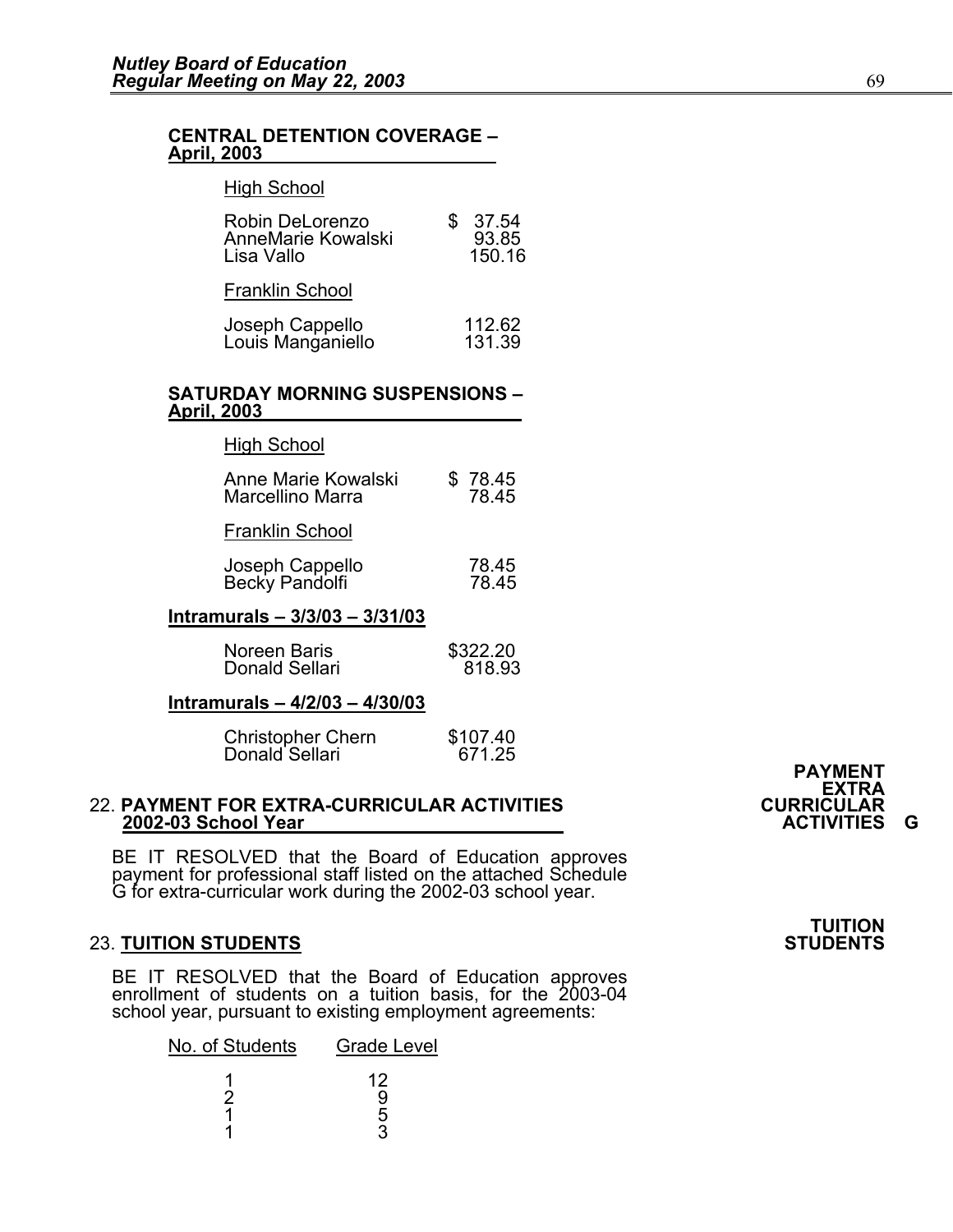#### 24. **APPROVAL OF K-8 ART CURRICULUM**

BE IT RESOLVED that the Board of Education approves the K-8 Art Curriculum presented at the May 12, 2003 Conference session to be effective in the 2003-04 school year.

#### 25. **NEW JERSEY STATE INTERSCHOLASTIC ATHLETIC ASSOCIATION NJSIAA**

BE IT RESOLVED that the Board of Education approves the continuation of its membership in the New Jersey State Interscholastic Athletic Association for the 2003-04 school year.

#### **TESTIMONIALS – Teachers: TEACHERS**

Trustee Restaino moved the following resolution:

#### 26. **Mr. Richard Dalli**

Whereas, Mr. Richard Dalli has tendered his resignation as elementary school teacher, effective July 1, 2003 and has signified his intention of retiring from active service, and

WHEREAS, Mr. Dalli has taught in the Nutley Public Schools for a period of thirty years, and

WHEREAS, through the years Mr. Dalli has exemplified the finest qualities of the teaching profession at all times,

NOW, THEREFORE, BE IT RESOLVED, That the Board of Education expresses to Mr. Dalli its deep appreciation of his Iong and faithful service and extends to him its best wishes for continued health and happiness, and

BE IT FURTHER RESOLVED, That this resolution be made a part of the minutes of this meeting and a copy presented to Mr. Dalli.

#### 27. **Miss Linda Gilroy**

Trustee Parisi moved the following resolution:

Whereas, Miss Linda Gilroy has tendered her resignation as elementary teacher, effective July 1, 2003 and has signified her intention of retiring from active service, and

WHEREAS, Miss Gilroy has taught in the Nutley Public Schools for a period of thirty-two years, and

WHEREAS, through the years Miss Gilroy has exemplified the finest qualities of the teaching profession at all times,

**APPROVAL** 

# **TESTIMONIALS**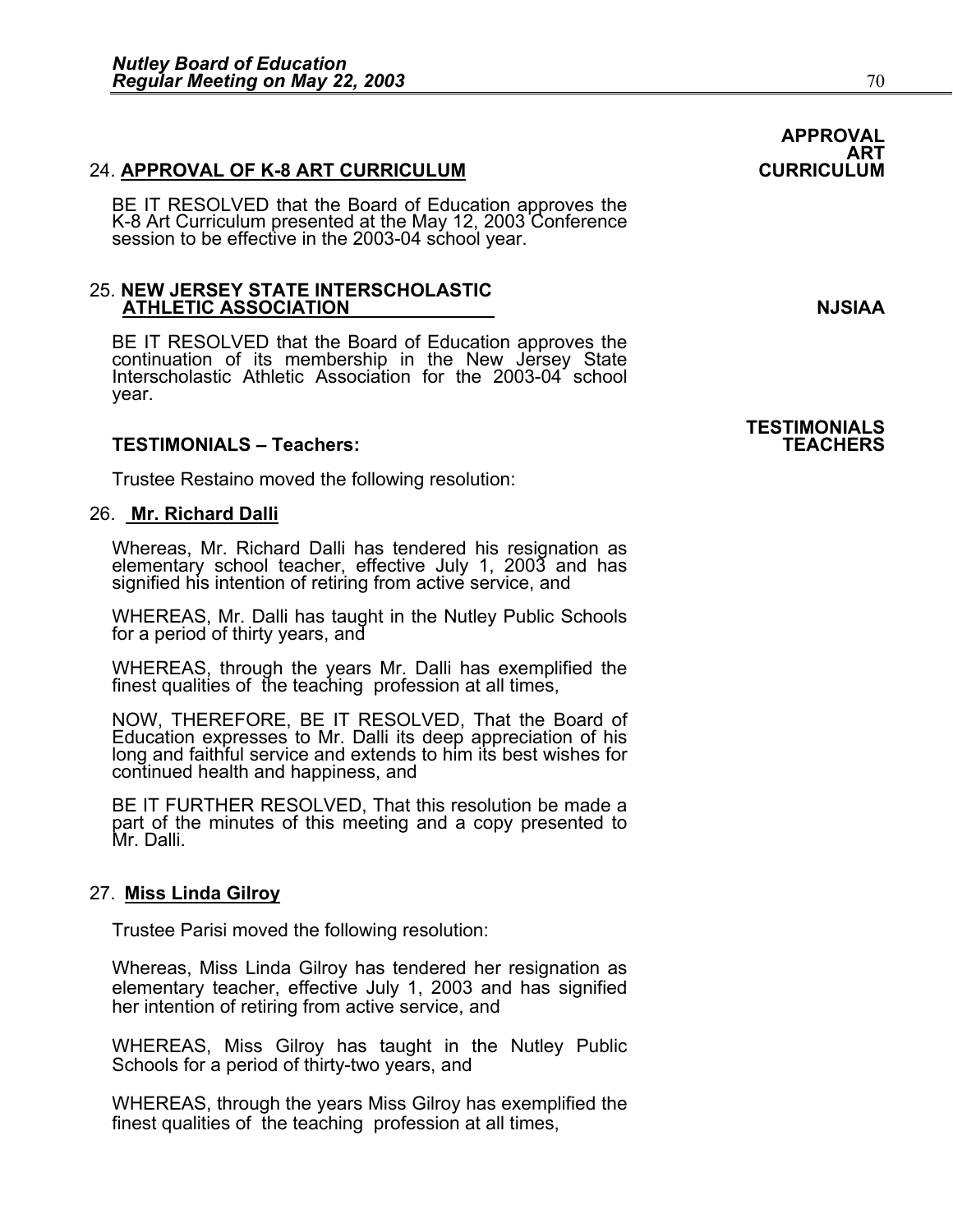NOW, THEREFORE, BE IT RESOLVED, That the Board of Education expresses to Miss Gilroy its deep appreciation of her long and faithful service and extends to her its best wishes for continued health and happiness, and

BE IT FURTHER RESOLVED, That this resolution be made a part of the minutes of this meeting and a copy presented to Miss Gilroy.

#### 28. **Mrs. Marilyn Hannon**

Trustee Del Tufo moved the following resolution:

Whereas, Mrs. Marilyn Hannon has tendered her resignation as elementary teacher, effective July 1, 2003 and has signified her intention of retiring from active service, and

WHEREAS, Mrs. Hannon has taught in the Nutley Public Schools for a period of thirty-nine years, and

WHEREAS, through the years Mrs. Hannon has exemplified the finest qualities of the teaching profession at all times,

NOW, THEREFORE, BE IT RESOLVED, That the Board of Education expresses to Mrs. Hannon its deep appreciation of her long and faithful service and extends to her its best wishes for continued health and happiness, and

BE IT FURTHER RESOLVED, That this resolution be made a part of the minutes of this meeting and a copy presented to Mrs. Hannon.

#### 29. **Ms. Thomasina Hyland**

Trustee Viola moved the following resolution:

Whereas, Ms. Thomasina Hyland has tendered her resignation as high school teacher, effective July 1, 2003 and has signified her intention of retiring from active service, and

WHEREAS, Ms. Hyland has taught in the Nutley Public Schools for a period of thirty-four years, and

WHEREAS, through the years Ms. Hyland has exemplified the finest qualities of the teaching profession at all times,

NOW, THEREFORE, BE IT RESOLVED, That the Board of Education expresses to Ms. Hyland its deep appreciation of her long and faithful service and extends to her its best wishes for continued health and happiness, and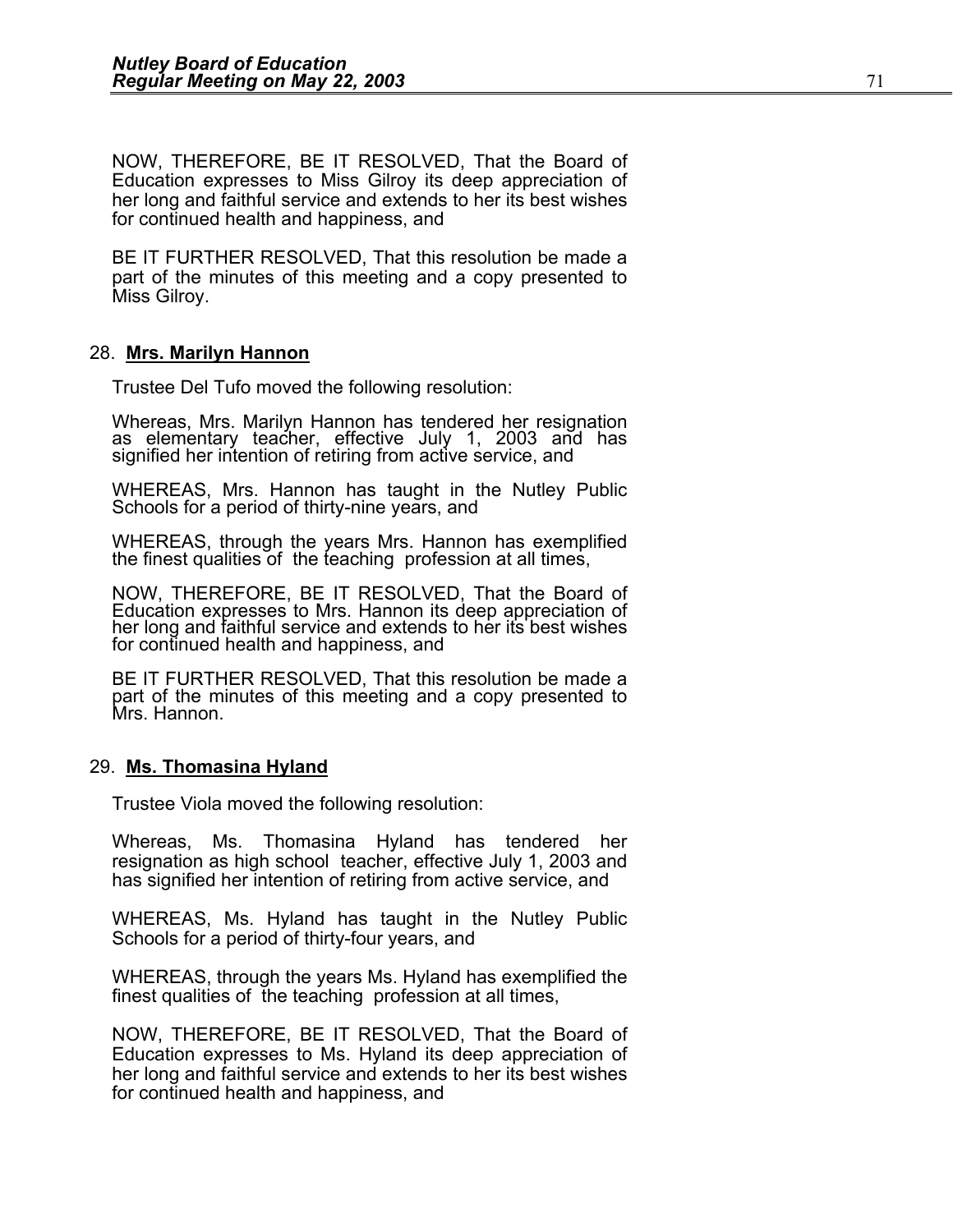BE IT FURTHER RESOLVED, That this resolution be made a part of the minutes of this meeting and a copy presented to Ms. Hyland.

#### 30. **Mrs. Elaine Karsnak**

Trustee Casale moved the following resolution:

Whereas, Mrs. Elaine Karsnak has tendered her resignation as elementary school teacher, effective July 1, 2003 and has signified her intention of retiring from active service, and

WHEREAS, Mrs. Karsnak has taught in the Nutley Public Schools for a period of twenty-seven years, and

WHEREAS, through the years Mrs. Karsnak has exemplified the finest qualities of the teaching profession at all times,

NOW, THEREFORE, BE IT RESOLVED, That the Board of Education expresses to Mrs. Karsnak its deep appreciation of her long and faithful service and extends to her its best wishes for continued health and happiness, and

BE IT FURTHER RESOLVED, That this resolution be made a part of the minutes of this meeting and a copy presented to Mrs. Karsnak.

#### 31. **Mrs. Catherine Kinney**

Trustee Olivo moved the following resolution:

Whereas, Mrs. Catherine Kinney has tendered her resignation as middle school teacher, effective July 1, 2003 and has signified her intention of retiring from active service, and

WHEREAS, Mrs. Kinney has taught in the Nutley Public Schools for a period of twenty-four years, and

WHEREAS, through the years Mrs. Kinney has exemplified the finest qualities of the teaching profession at all times,

NOW, THEREFORE, BE IT RESOLVED, That the Board of Education expresses to Mrs. Kinney its deep appreciation of her long and faithful service and extends to her its best wishes for continued health and happiness, and

BE IT FURTHER RESOLVED, That this resolution be made a part of the minutes of this meeting and a copy presented to Mrs. Kinney.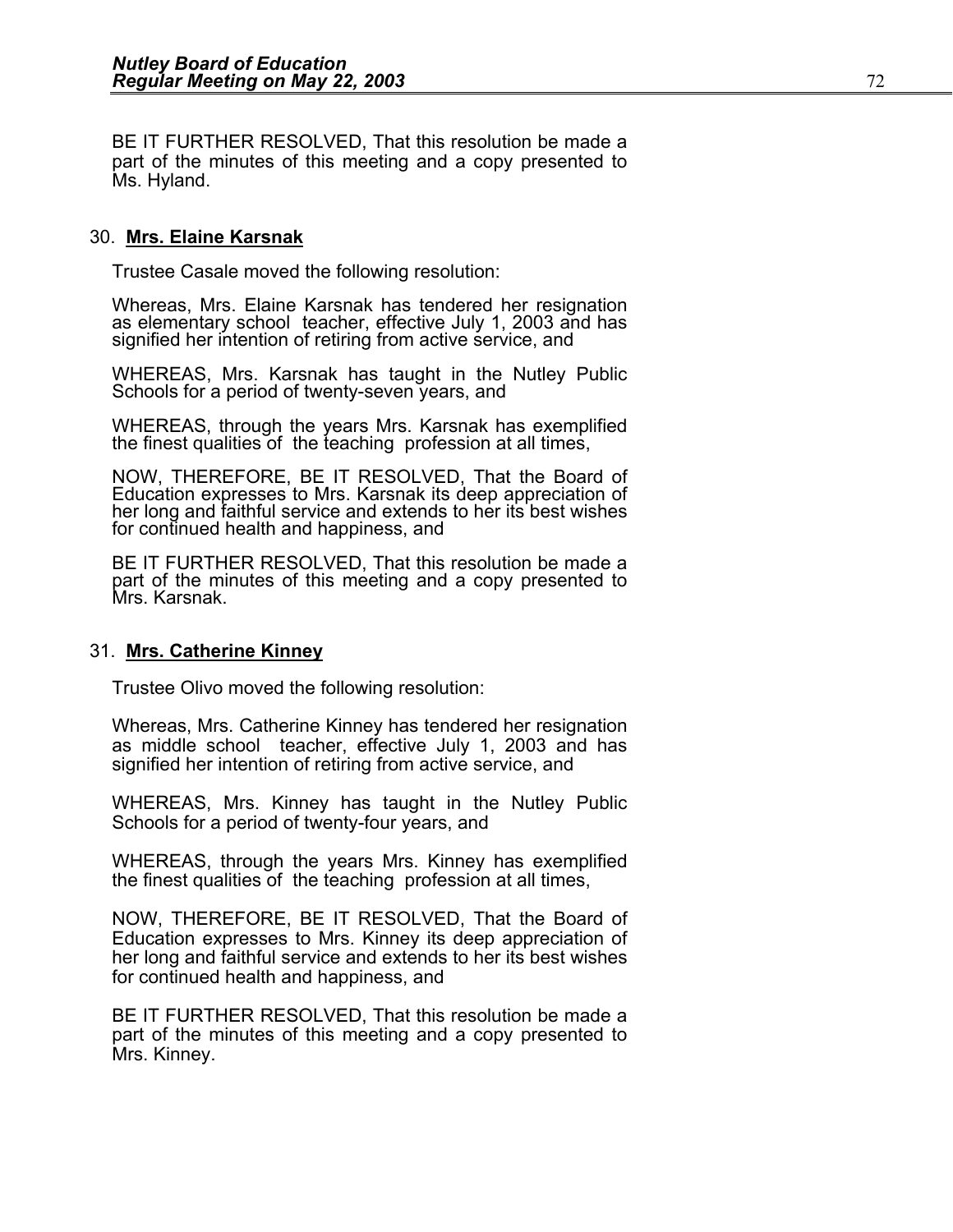#### 32. **Mr. Brian McGinley**

Trustee Genitempo moved the following resolution:

Whereas, Mr. Brian McGinley has tendered his resignation as high school teacher, effective July 1, 2003 and has signified his intention of retiring from active service, and

WHEREAS, Mr. McGinley has taught in the Nutley Public Schools for a period of twenty-nine years, and

WHEREAS, through the years Mr. McGinley has exemplified the finest qualities of the teaching profession at all times,

NOW, THEREFORE, BE IT RESOLVED, That the Board of Education expresses to Mr. McGinley its deep appreciation of his long and faithful service and extends to him its best wishes for continued health and happiness, and

BE IT FURTHER RESOLVED, That this resolution be made a part of the minutes of this meeting and a copy presented to Mr. McGinley.

#### 33. **Miss Holly Naturale**

Trustee Restaino moved the following resolution:

Whereas, Miss Holly Naturale has tendered her resignation as high school teacher, effective July 1, 2003 and has signified her intention of retiring from active service, and

WHEREAS, Miss Naturale has taught in the Nutley Public Schools for a period of thirty-six years, and

WHEREAS, through the years Miss Naturale has exemplified the finest qualities of the teaching profession at all times,

NOW, THEREFORE, BE IT RESOLVED, That the Board of Education expresses to Miss Naturale its deep appreciation of her long and faithful service and extends to her its best wishes for continued health and happiness, and

BE IT FURTHER RESOLVED, That this resolution be made a part of the minutes of this meeting and a copy presented to Miss Naturale.

#### 34. **Mrs. Linda Pote**

Trustee Parisi moved the following resolution:

Whereas, Mrs. Linda Pote has tendered her resignation as high school teacher, effective July 1, 2003 and has signified her intention of retiring from active service, and

WHEREAS, Mrs. Pote has taught in the Nutley Public Schools for a period of thirty-five years, and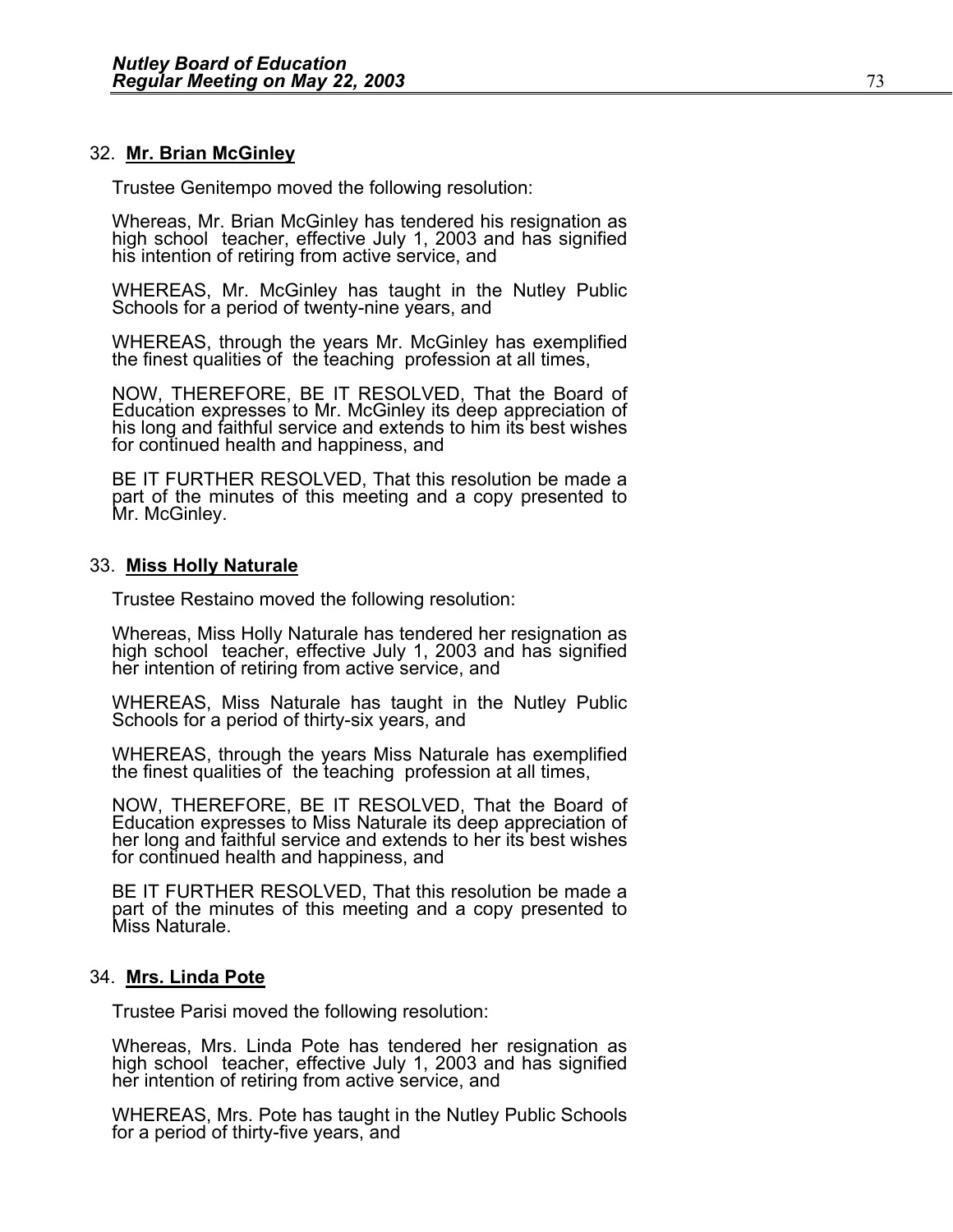WHEREAS, through the years Mrs. Pote has exemplified the finest qualities of the teaching profession at all times,

NOW, THEREFORE, BE IT RESOLVED, That the Board of Education expresses to Mrs. Pote its deep appreciation of her<br>long and faithful service and extends to her its best wishes for continued health and happiness, and

BE IT FURTHER RESOLVED, That this resolution be made a part of the minutes of this meeting and a copy presented to Mrs. Pote.

#### 35. **Mrs. Theresa Ruffo**

Trustee Viola moved the following resolution:

Whereas, Mrs. Theresa Ruffo has tendered her resignation as elementary school teacher, effective July 1, 2003 and has signified her intention of retiring from active service, and

WHEREAS, Mrs. Ruffo has taught in the Nutley Public Schools for a period of twenty-seven years, and

WHEREAS, through the years Mrs. Ruffo has exemplified the finest qualities of the teaching profession at all times,

NOW, THEREFORE, BE IT RESOLVED, That the Board of Education expresses to Mrs. Ruffo its deep appreciation of her long and faithful service and extends to her its best wishes for continued health and happiness, and

BE IT FURTHER RESOLVED, That this resolution be made a part of the minutes of this meeting and a copy presented to Mrs. Ruffo.

#### 36. **Miss Rosanna Tangorra**

Trustee Del Tufo moved the following resolution:

Whereas, Miss Rosanna Tangorra has tendered her resignation as elementary school teacher, effective July 1, 2003 and has signified her intention of retiring from active service, and

WHEREAS, Miss Tangorra has taught in the Nutley Public Schools for a period of forty-three years, and

WHEREAS, through the years Miss Tangorra has exemplified the finest qualities of the teaching profession at all times,

NOW, THEREFORE, BE IT RESOLVED, That the Board of Education expresses to Miss Tangorra its deep appreciation of her long and faithful service and extends to her its best wishes for continued health and happiness, and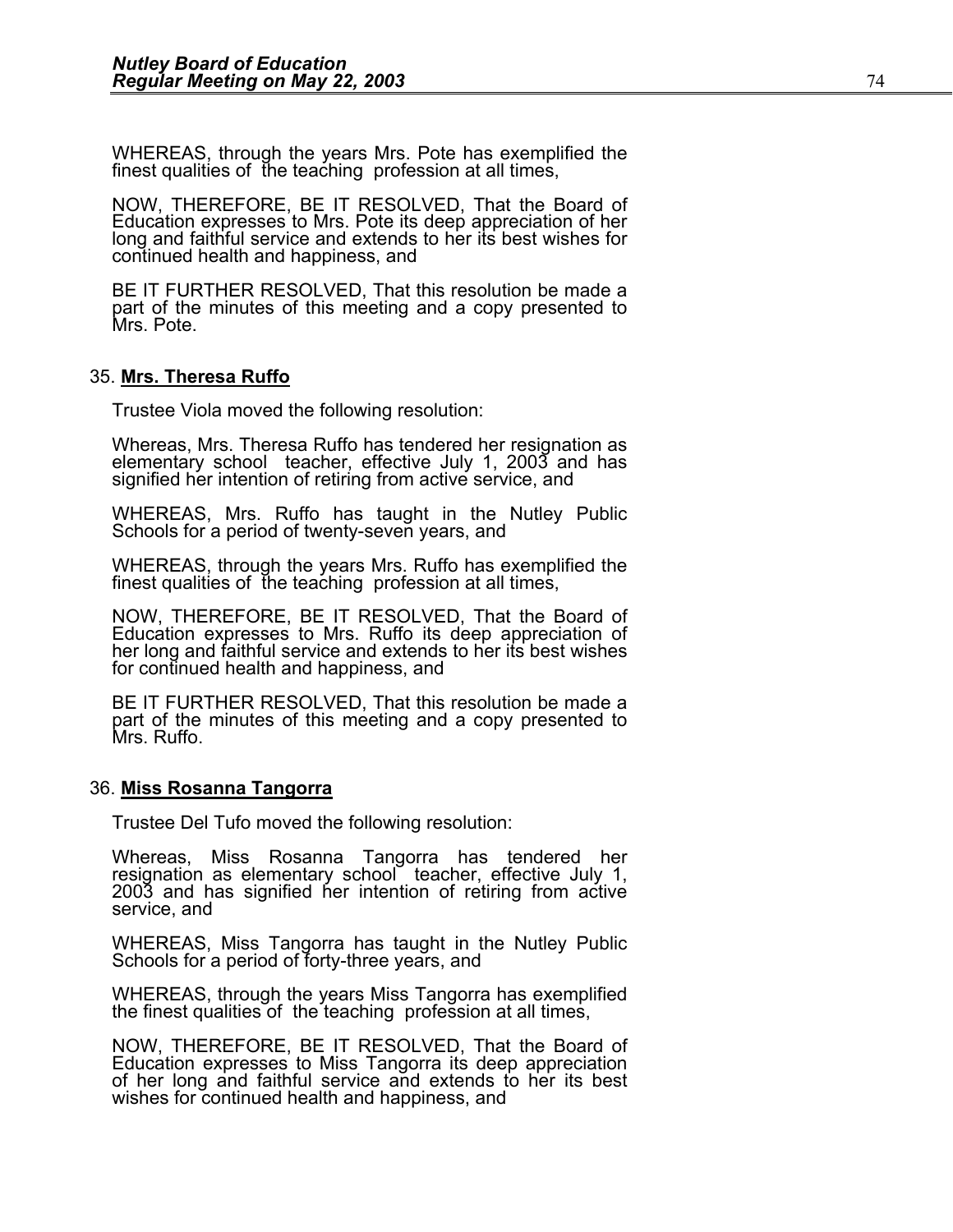BE IT FURTHER RESOLVED, That this resolution be made a part of the minutes of this meeting and a copy presented to Miss Tangorra.

#### 37. **Mr. Stephen Starrick**

Trustee Casale moved the following resolution:

Whereas, Mr. Stephen Starrick has tendered his resignation as high school teacher, effective July 1, 2003 and has signified his intention of retiring from active service, and

WHEREAS, Mr. Starrick has taught in the Nutley Public Schools for a period of thirty-one years, and

WHEREAS, through the years Mr. Starrick has exemplified the finest qualities of the teaching profession at all times,

NOW, THEREFORE, BE IT RESOLVED, That the Board of Education expresses to Mr. Starrick its deep appreciation of his long and faithful service and extends to him its best wishes for continued health and happiness, and

BE IT FURTHER RESOLVED, That this resolution be made a part of the minutes of this meeting and a copy presented to Mr. Starrick.

#### 38. **Mr. John Suffren**

Trustee Olivo moved the following resolution:

Whereas, Mr. John Suffren has tendered his resignation as high school teacher, effective July 1, 2003 and has signified his intention of retiring from active service, and

WHEREAS, Mr. Suffren has taught in the Nutley Public Schools for a period of forty-seven years, and

WHEREAS, through the years Mr. Suffren has exemplified the finest qualities of the teaching profession at all times,

NOW, THEREFORE, BE IT RESOLVED, That the Board of Education expresses to Mr. Suffren its deep appreciation of his long and faithful service and extends to him its best wishes for continued health and happiness, and

BE IT FURTHER RESOLVED, That this resolution be made a part of the minutes of this meeting and a copy presented to Mr. Suffren.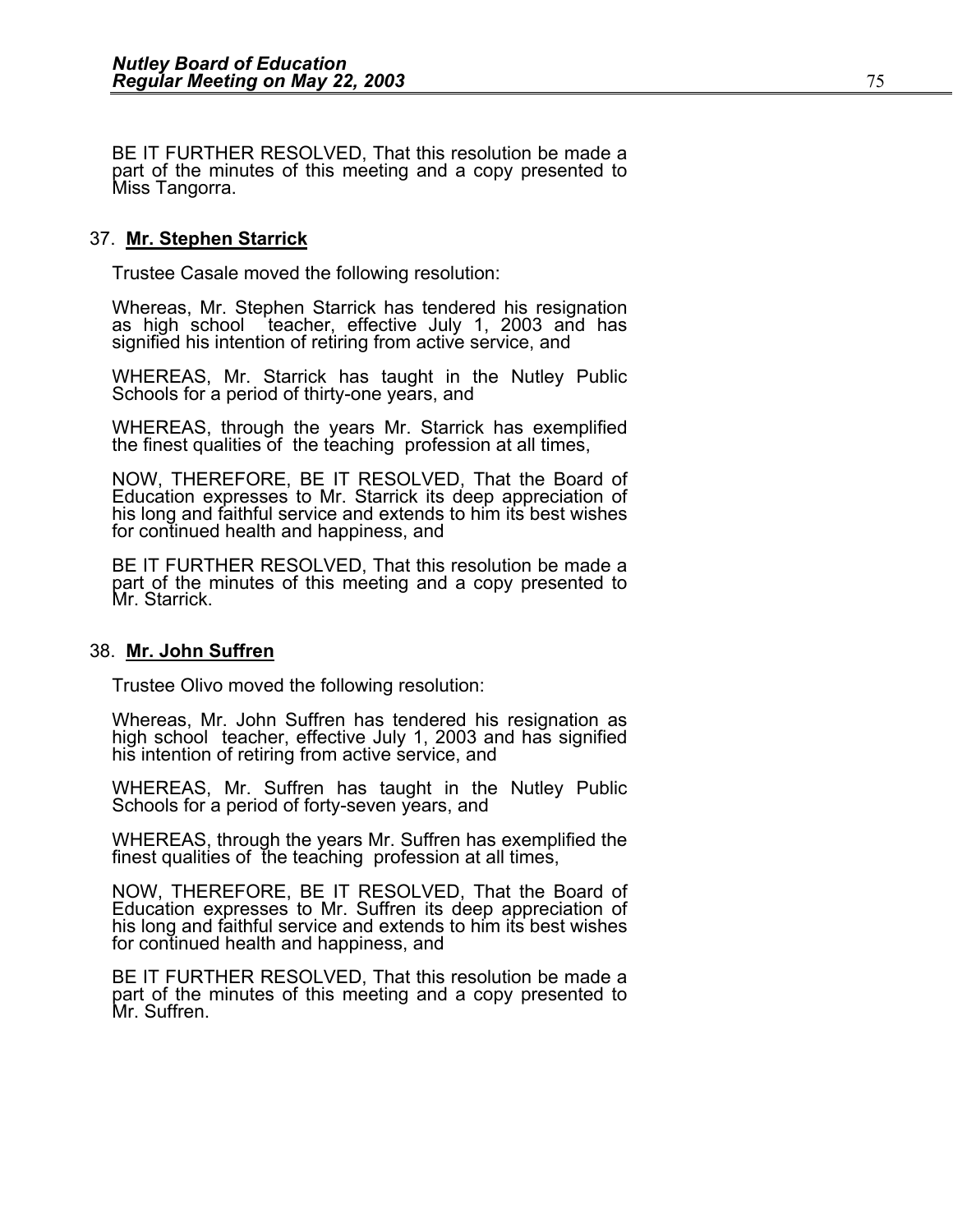#### 39. **Mr. Frank Zintl**

Trustee Genitempo moved the following resolution:

Whereas, Mr. Frank Zintl has tendered his resignation as high school teacher, effective July 1, 2003 and has signified his intention of retiring from active service, and

WHEREAS, Mr. Zintl has taught in the Nutley Public Schools for a period of thirty-four years, and

WHEREAS, through the years Mr. Zintl has exemplified the finest qualities of the teaching profession at all times,

NOW, THEREFORE, BE IT RESOLVED, That the Board of Education expresses to Mr. Zintl its deep appreciation of his long and faithful service and extends to him its best wishes for continued health and happiness, and

BE IT FURTHER RESOLVED, That this resolution be made a part of the minutes of this meeting and a copy presented to<br>Mr. Zintl.

Trustee Del Tufo seconded and the Board unanimously approved by voice vote a motion to approve Superintendent's Resolutions 26 through 40.

#### **TESTIMONIAL – Purchasing Secretary PURCHASING**

Trustee Olivo moved and Trustee Casale seconded a motion that the Board approve the following Superintendent's Resolution. Upon being put to a roll call vote Resolution 40 was unanimously approved by the Board.

#### 40. **Mrs. Nancy Greulich**

Whereas, Mrs. Nancy Greulich has tendered her resignation as<br>Purchasing Secretary, effective July 1, 2003 and has signified<br>her intention of retiring from active service, and

WHEREAS, Mrs. Greulich has worked in the Nutley Public Schools for a period of twenty-seven years, and

WHEREAS, through the years Mrs. Greulich has exemplified the finest qualities of the secretarial profession at all times,

NOW, THEREFORE, BE IT RESOLVED, That the Board of Education expresses to Mrs. Greulich its deep appreciation of her long and faithful service and extends to her its best wishes for continued health and happiness, and

BE IT FURTHER RESOLVED, That this resolution be made a part of the minutes of this meeting and a copy presented to Mrs. Greulich.

## **TESTIMONIAL SECRETARY**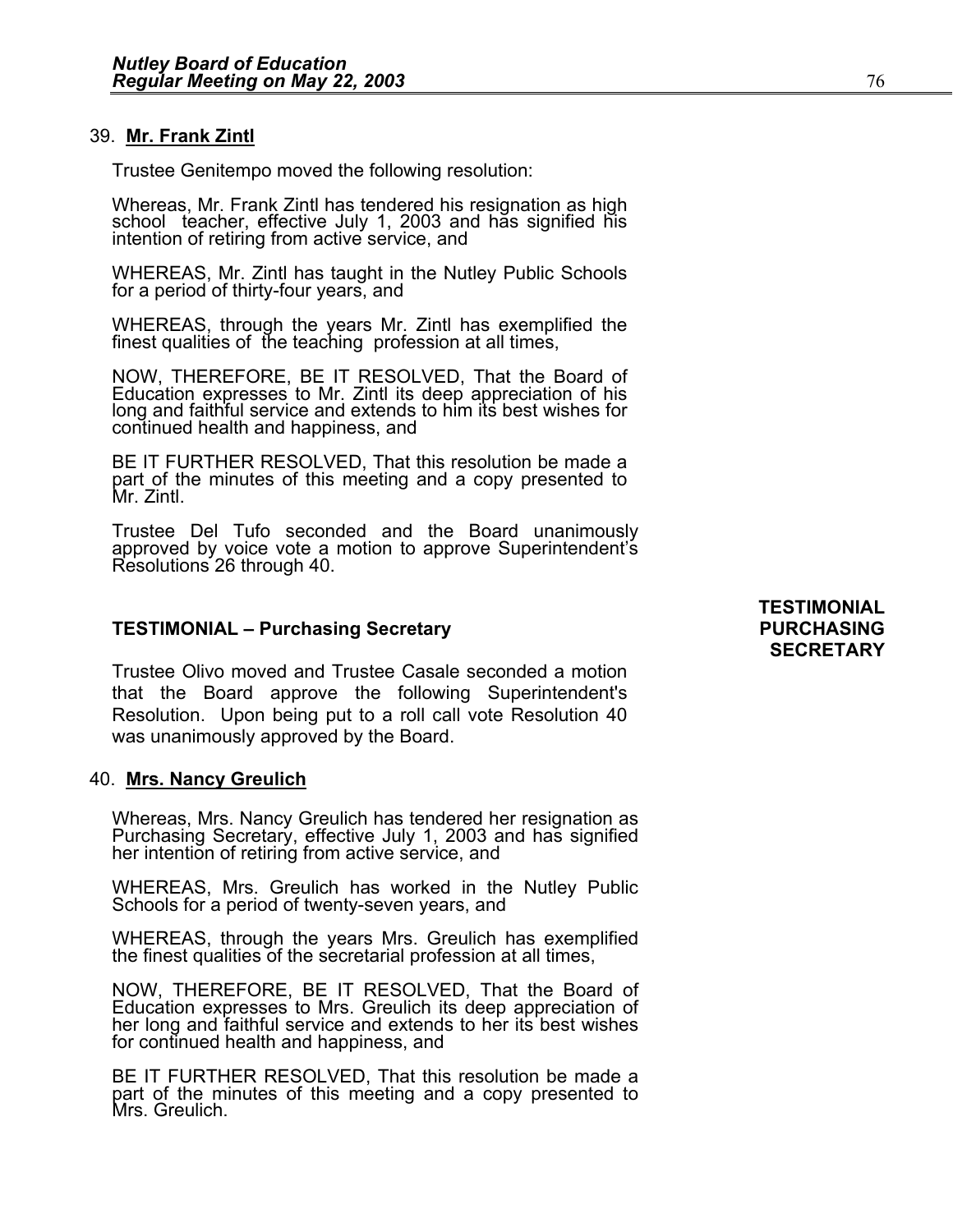### **41. APPOINTMENT – Science Coordinator**

Trustee Casale moved and Trustee Genitempo seconded a motion that the Board approve the following Superintendent's Resolution. Upon being put to a roll call vote Resolution 41 was unanimously approved by the Board.

BE IT RESOLVED that the Board of Education approves the appointment of Mr. Michael Fetherman as Science Coordinator , for the 2003-04 school year, effective September 1, 2003 at the annual salary of \$78,702, M.A. +30 Step 1, in accordance with the 2003-04 Principals and Supervisors Salary Guide.

## **BOARD SECRETARY'S RESOLUTIONS** SECRETARY'S

Trustee Casale moved and Trustee Genitempo seconded a motion that the Board approve the Board Secretary's Resolutions numbers 1 through 17 as listed below.

Trustee Del Tufo moved and Trustee Restaino seconded a motion to table Resolution #8 - Appointment of Engineer. Upon a roll call vote the motion was unanimously approved to table this resolution.

The resolutions were approved by roll call vote as follows: Ayes 7, Noes 0 with Trustee Genitempo abstaining on Resolution 7 –<br>Student Accident and Athletic Insurance - 2003-04 School Year.

#### 1. **SECRETARY & TREASURER'S REPORT**

BE IT RESOLVED that the Board of Education acknowledges and accepts the reports of the Board Secretary (Appendix A) and Treasurer of School Monies (Appendix B) for the period ending April 30, 2003.

#### 2. CERTIFICATION OF MAJOR ACCOUNT FUND STATUS

BE IT RESOLVED that pursuant to NJAC 6:20-2.13 (e), the<br>Nutley Board of Education certifies that as of April 30, 2003,<br>after review of the Secretary's monthly financial report<br>(Appropriations section) and upon consultation meet the district's financial obligations for the remainder of the

## **BOARD RESOLUTIONS**

# **SECY. & TREAS. A**

 **CERTIFICATION FUND STATUS** 

**APPOINT** 

**COORDINATOR**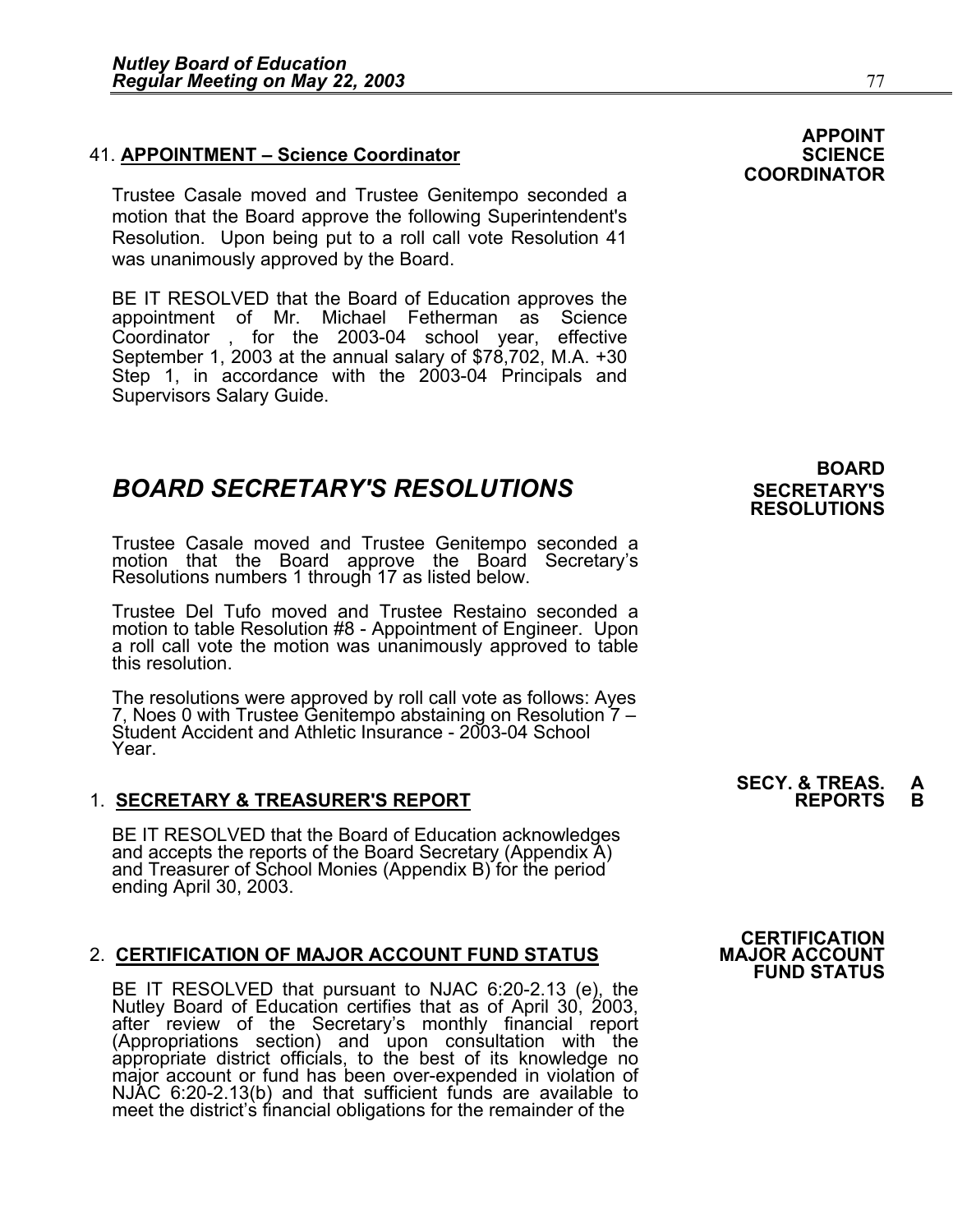fiscal year. (Major accounts are General Fund and Debt Service.)

3. BILLS AND MANDATORY PAYMENTS<br>BE IT RESOLVED that the Board of Education approves the **PAYMENTS** payment of bills and mandatory payments dated May 22, 2003 in the total amount of \$5,656,093.98 (Appendix C).

## 4. **REQUESTS FOR USE OF SCHOOL BUILDINGS AND USE OF BUILDINGS D GROUNDS AND GROUNDS**

BE IT RESOLVED that the Board of Education approves the requests for the use of school buildings and grounds (Appendix D), that conform to the rules and regulations set by the Board of Education.

5. **TRANSFER SCHEDULE**<br>BE IT RESOLVED that the Board of Education approves, in **SCHEDULE** BE IT RESOLVED that the Board of Education approves, in compliance with N.J.A.C. 9:20-2, the transfers in the 2002-03 budget per Transfer Schedule #10 dated May 22, 2003 in the<br>amount of \$78,194.00 as appended (Appendix E).

## 6. **APPROVAL OF SUBMISSION OF APPLICATION - I.D.E.A. APPROVE PART B Basic and I.D.E.A. Part B Preschool - FY 2004 I.D.E.A.**

BE IT RESOLVED that the Board of Education approves the submission of application for I.D.E.A. for FY 2004 as follows:

| I.D.E.A. B-Basic     | \$630,732 |
|----------------------|-----------|
| I.D.E.A. B-Preschool | 26,756    |

#### 7. **STUDENT ACCIDENT AND ATHLETIC INSURANCE – ACCIDENT & 2003-04 School Year ATHLETIC**

BE IT RESOLVED that the Board of Education approves Bollinger Co., Short Hills, NJ as the agent for offering voluntary student accident insurance for the 2003-04 and 2004-05 school years, and

BE IT FURTHER RESOLVED that athletic insurance for the 2003-04 and 2004-05 school years be secured from Bollinger Co. on a full excess plan at an annual cost of \$18,201.55, and

BE ALSO FURTHER RESOLVED that the Board of Education approves Mr. Joseph Maurillo of R.A.M. Insurance Agency, Inc., as broker of record for the student accident insurance for the 2003-04 and 2004-05 school years.

**BILLS &**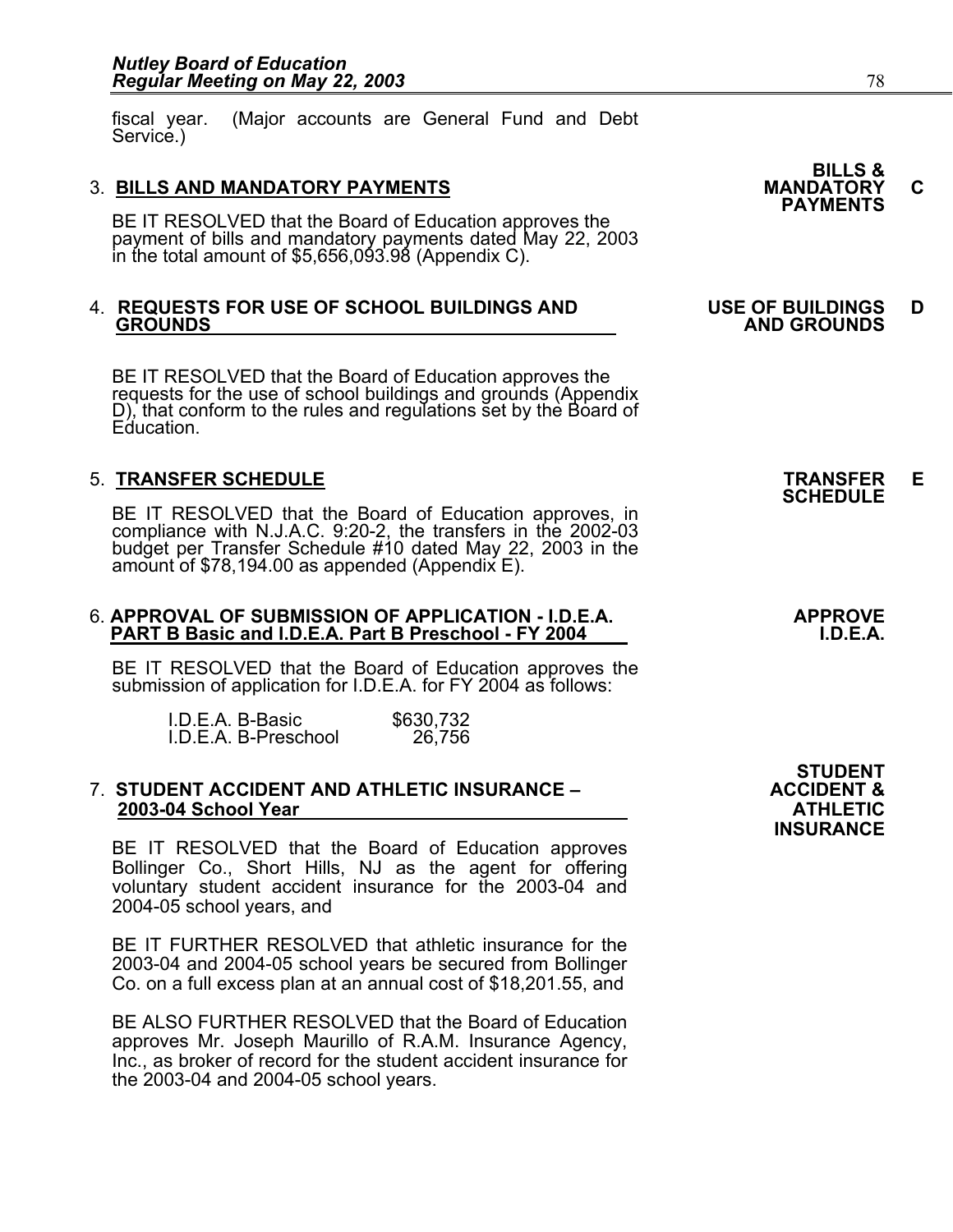#### 8. **APPOINTMENT OF ENGINEER ENGINEER**

WHEREAS, there exists a need for professional engineering services in connection with the district's energy management program, and

WHEREAS, the firm of Energy for America, Inc., Springfield, NJ is qualified and capable of performing these services, and

WHEREAS, Energy for America, Inc. has submitted a proposal acceptable to the Board of Education for these services, and

WHEREAS, N.J.S.A. 18A:18A-5 provides for the award of contracts for this type of professional service without competitive bidding,

NOW, THEREFORE, BE IT RESOLVED by the Board of Education of the Township of Nutley that the firm of Energy for America, Inc., Springfield, NJ is hereby appointed as the engineering firm for the Nutley Board of Education for energy management services for the 2003-04 school year at a monthly cost of \$3,986.

#### 9. **DEPOSITORY OF SCHOOL FUNDS - Valley National Bank**

BE IT RESOLVED that Valley National Bank be designated as the official depository for the 2003-04 school year for individual student savings accounts to which deposits are made through the elementary schools.

#### 10. **DEPOSITORY OF SCHOOL FUNDS - Valley National Bank FUNDS**

BE IT RESOLVED that Valley National Bank be designated the official depository for the following accounts of the Nutley Board of Education for the 2003-04 school year, and

BE IT FURTHER RESOLVED that the following officers of the various accounts be authorized to sign checks drawn on the accounts, effective April 28, 2003:

Board of Education, N.J. Unemployment Insurance Trust Fund Account

James Mallen and Jean Unglaub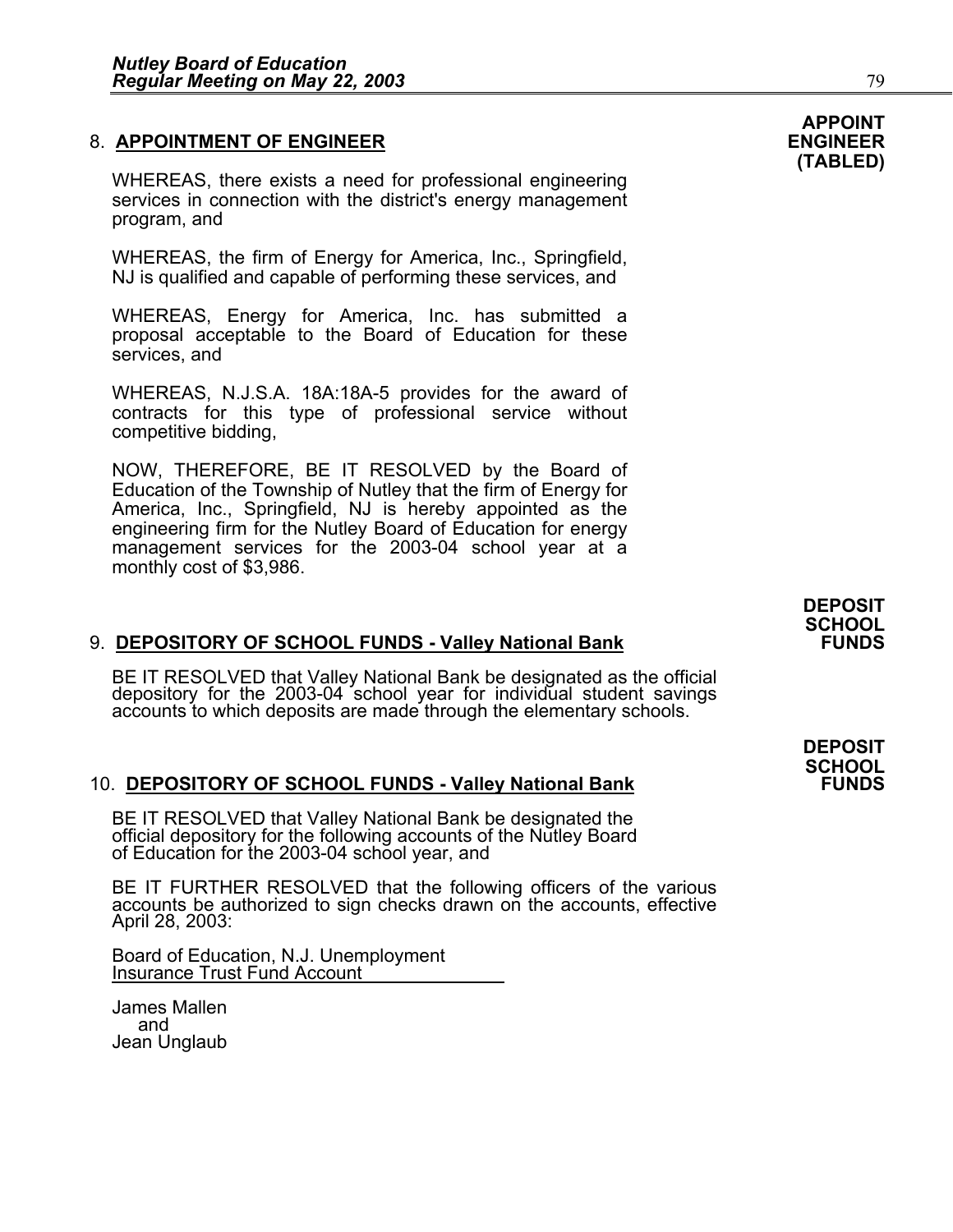| <b>Nutley High School Class of 1997</b>    |     |                           |  |
|--------------------------------------------|-----|---------------------------|--|
| James Mallen<br>and                        | or  | Jean Unglaub              |  |
| Kathleen C. Serafino                       |     |                           |  |
| <b>Nutley High School Athletic Account</b> |     |                           |  |
| Angelo Frannicola                          | and | Joseph Zarra or           |  |
|                                            |     | Joseph Affinito           |  |
| <b>School Accounts</b>                     |     |                           |  |
| <b>Franklin School</b>                     |     | John Calicchio            |  |
|                                            |     | or<br>Margaret Murray     |  |
|                                            |     | and<br>Catherine Isabella |  |
| <b>Lincoln School</b>                      |     | Cynthia A. Healy<br>and   |  |
|                                            |     | Donna Bolcato             |  |
| Radcliffe School                           |     | Mariana Francioso<br>and  |  |
|                                            |     | <b>Beverly Cullari</b>    |  |
| <b>Spring Garden School</b>                |     | <b>Rosemary Clerico</b>   |  |
|                                            |     | and<br>Sophie Caprio      |  |
|                                            |     |                           |  |
| <b>Washington School</b>                   |     | Douglas T. Jones<br>and   |  |
|                                            |     | Geralynn Dwyer            |  |
| <b>Yantacaw School</b>                     |     | MaryLou Dowse<br>and      |  |
|                                            |     | <b>JoAnn Luzzi</b>        |  |

**DEPOSIT HIGH SCHOOL** 

## 11. **DEPOSITORY OF HIGH SCHOOL ACCOUNT - Franklin Bank**

BE IT RESOLVED that the Franklin Bank be designated as the official depository for the Nutley High School Account for the 2003-04 school year, and Í

BE IT FURTHER RESOLVED that the following individuals be authorized to sign checks drawn on this account:

Joseph Zarra or Gregory Catrambone

and

Jacqueline Camelia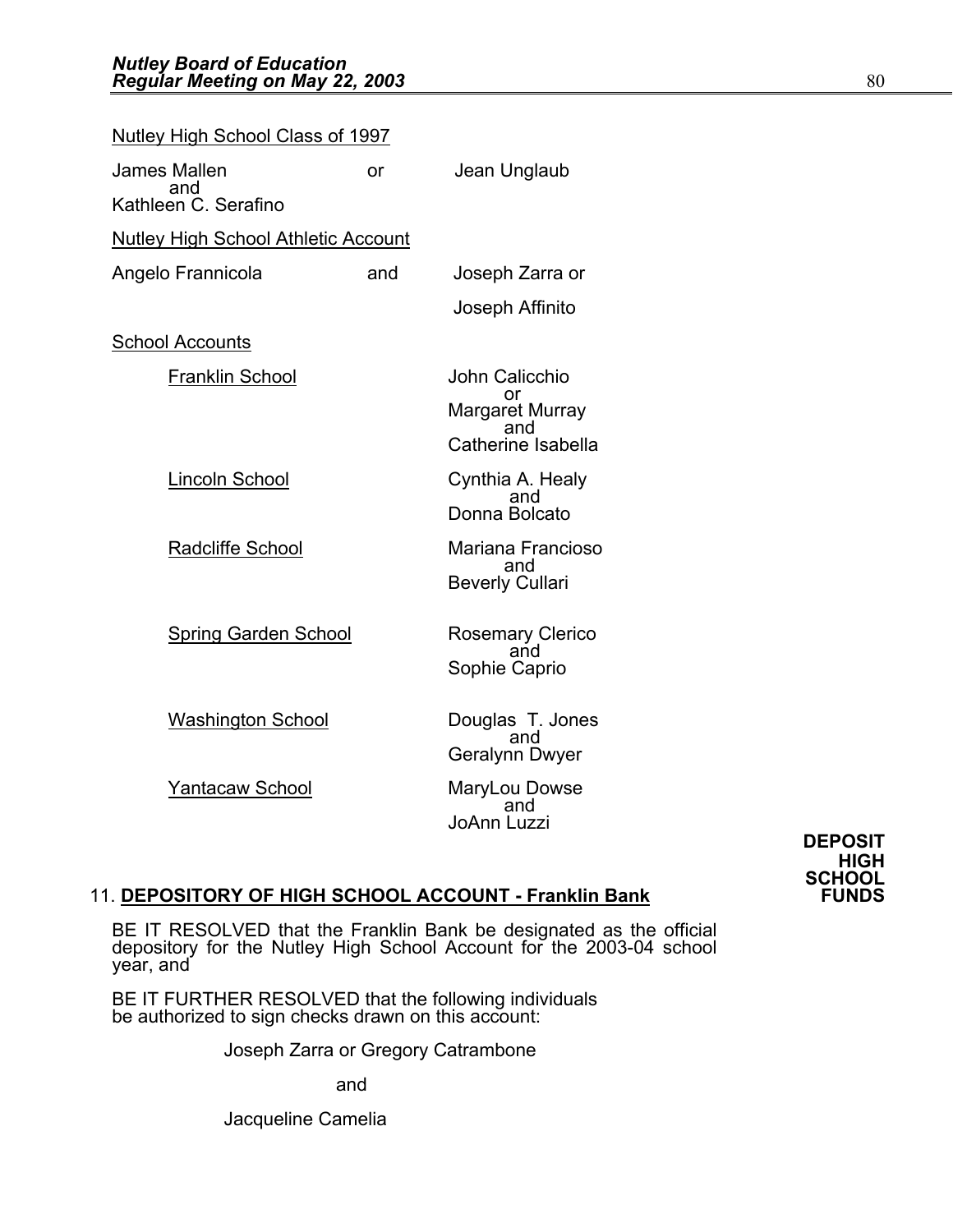## 12. **DEPOSITORY OF SCHOOL FUNDS - Commerce Bank**

BE IT RESOLVED that the Commerce Bank be designated as the official depository for the following accounts of the Nutley Board of Education for the 2003-04 school year, and

BE IT FURTHER RESOLVED that the following officers of the various accounts be authorized to sign checks drawn on the accounts effective July 1, 2003:

Board of Education General Account

Primary Signatory **Alternate Signatory** 

Maria Alamo, President or Alan Genitempo, Vice-President

James Mallen, Secretary or Jean Unglaub, Manager of Accounts

and

David Wilson, Treasurer of School Moneys

Board of Education Salary Account

James Mallen, Secretary or Jean Unglaub, Manager of Accounts

and

David Wilson, Treasurer of School Moneys

Board of Education Cafeteria Account

James Mallen, Secretary or Jean Unglaub, Manager of Accounts

BE IT FURTHER RESOLVED that the Commerce Bank be authorized to accept facsimile signatures of the check signing machine.

## **13. ADOPTION OF POLICIES**

BE IT RESOLVED that the Board of Education of the Township of Nutley hereby adopts for the ensuing year all<br>Bylaws and Policies, Rules and Regulations currently in force.

## 14. JOINT TRANSPORTATION AGREEMENT **TRANS**

BE IT RESOLVED, that the Nutley Board of Education approves the following Joint Transportation Agreement with the Bloomfield Board of Education to provide transportation for Special Education students from Bloomfield to the following schools, effective July 2, 2003 through August 25, 2003.

**ADOPT** 

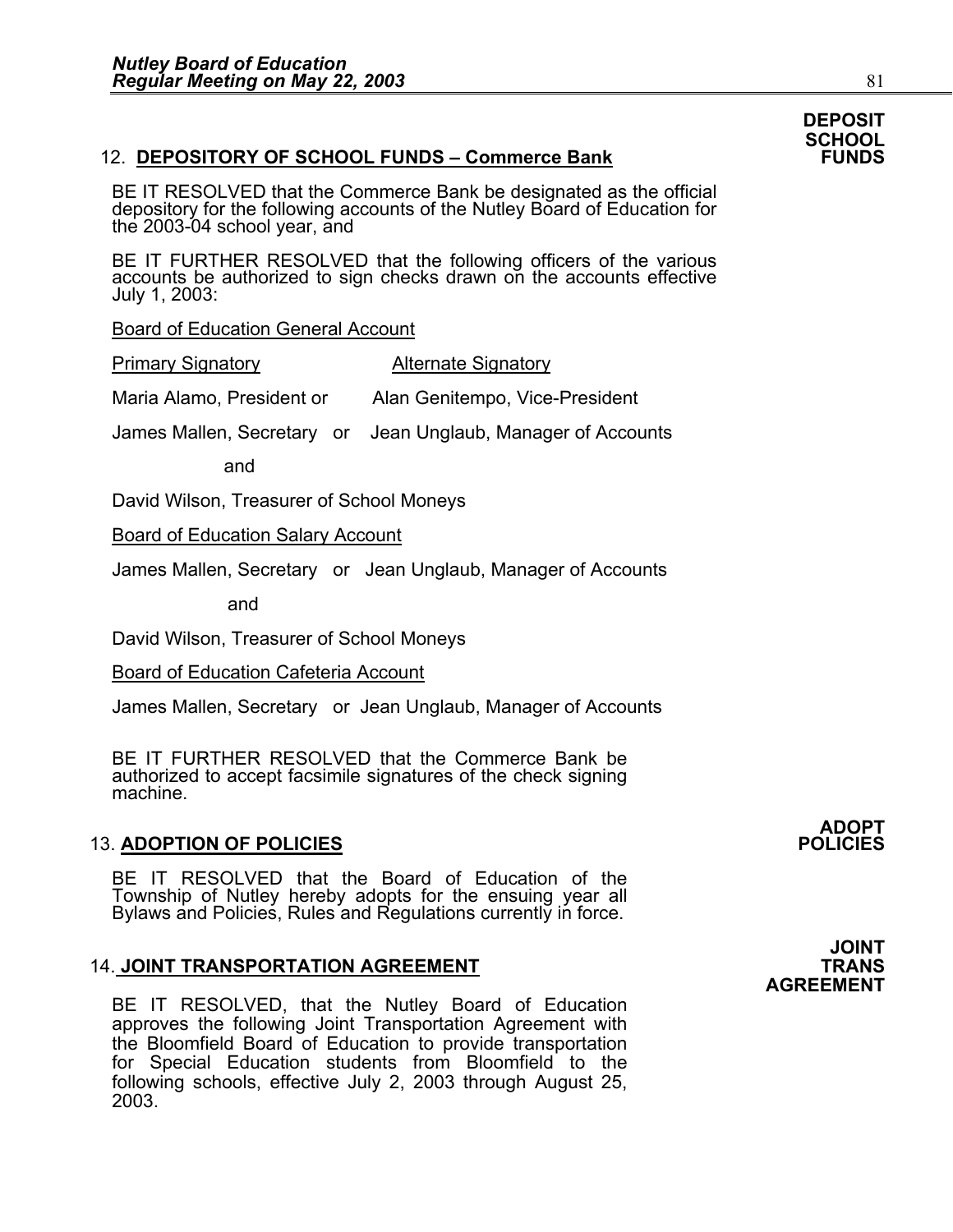Subject to approval of the County Superintendent of Schools.

| RT#          | # OF<br><b>STUDENTS</b> | <b>SCHOOL</b>                                        | <b>COST PER</b><br><b>DIEM</b> |
|--------------|-------------------------|------------------------------------------------------|--------------------------------|
| <b>SUM#1</b> | 2                       | <b>ALLEGRO SCHOOL</b><br><b>CEDAR KNOLLS</b>         | \$66.00                        |
| SUM#2        |                         | <b>MIDLAND SCHOOL</b><br><b>NORTH BRANCH</b>         | \$110.00                       |
| SUM#3        | 3                       | <b>CHILDREN'S INSTITUTE \$40.00</b><br><b>VERONA</b> |                                |

An additional charge of \$10.00 per diem will be added for each additional student on an established route.

#### 15. **TRANSPORTATION CONTRACT CONTRACT**

BE IT RESOLVED that the Board of Education approves a transportation contract #1 PAR SUM with a parent to provide transportation for one Special Education student from Nutley to Bleshman School, Paramus, NJ effective July

Subject to approval of the County Superintendent of Schools.

#### 16. **TRANSPORTATION CONTRACT CONTRACT**

BE IT RESOLVED that the Board of Education approves a transportation contract #2 PAR SUM with a parent to provide transportation for one Special Education student from Nutley to Douglas Developmental Disability Center, New Brunswick, NJ, effective June 23, 2003 through August 11, 2003 at a cost of \$52 per day.

Subject to approval of the County Superintendent of Schools.

#### 17. **APPROVAL OF DENTAL CONTRACT DENTAL**

BE IT RESOLVED that the Nutley Board of Education approves the termination of its contract effective July 1, 2003 with Bollinger, Inc. who presently provides dental insurance coverage for the Nutley Board of Education employees through the Peoples Benefit Life Insurance Company, Baltimore, MD, and

BE IT FURTHER RESOLVED that the Nutley Board of Education approves an agreement with Horizon Healthcare Dental Services, Inc. to provide dental insurance coverage for Nutley Board of Education employees, effective July 1, 2003, for the two

**TRANS<br>CONTRACT** 

# **APPROVE**

# **TRANS<br>CONTRACT**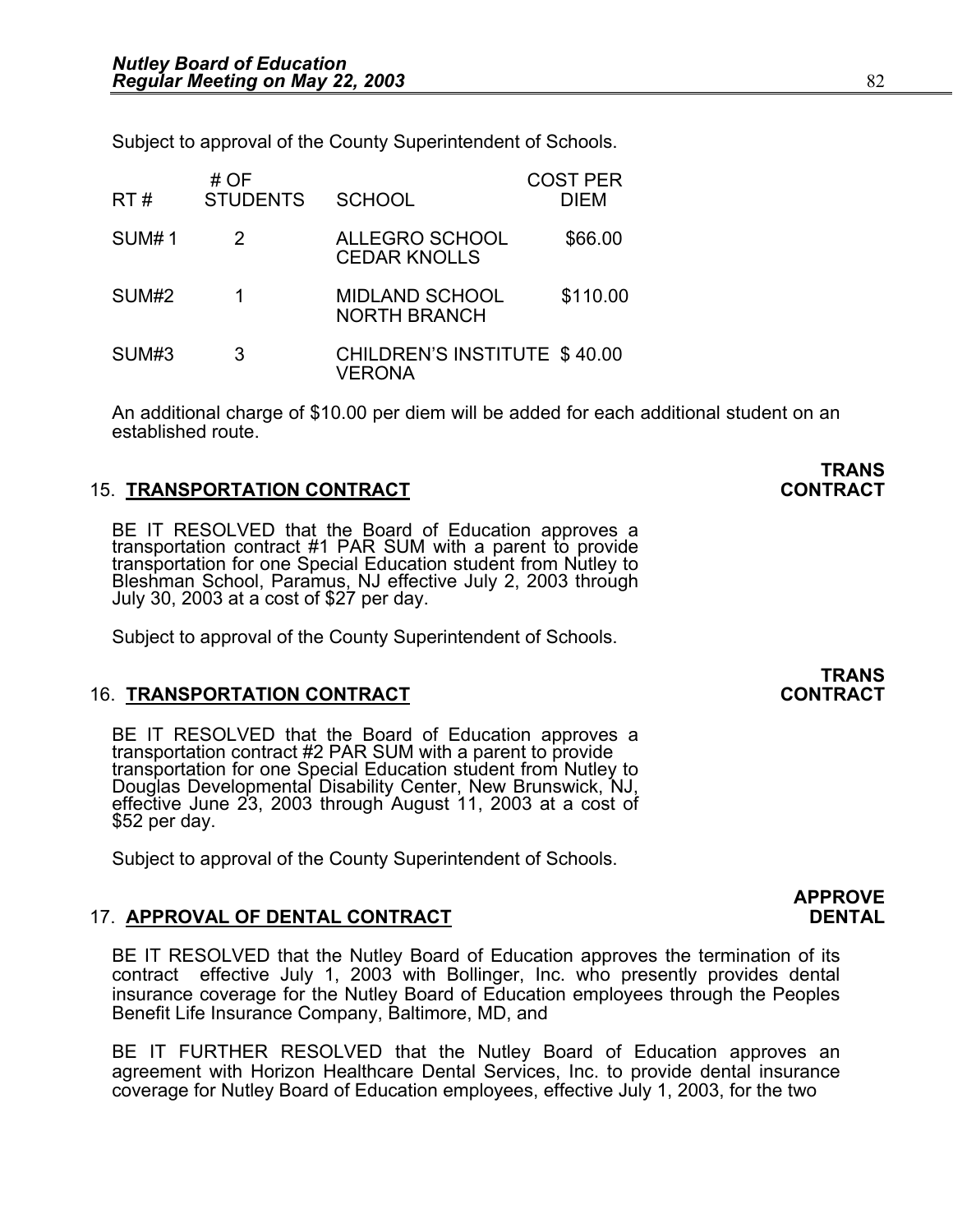year period from July 1, 2003 through June 30, 2005, as per Horizon's proposal, which shall be appended to these meeting minutes, at the following rates:

 Single Coverage \$32.13 per month Family Coverage \$79.62 per month

#### **COMMITTEE REPORTS REPORTS**

Trustee Cafone - Academic Committee<br>Jonathan Orr - Student Representativ - Student Representative

#### **HEARING OF CITIZENS CITIZENS**

Resident John Lawton requested that all high school music students, not just incoming freshmen, be granted academic credit in their GPA for music courses.

Resident Gail Klein commented upon the inclusion of music courses in a student's GPA.

Superintendent Serafino and Trustee Casale responded where appropriate. Hearing no further comments, President Alamo closed this portion of the meeting.

#### **OLD BUSINESS OLD BUSINESS**

**NONE** 

#### **NEW BUSINESS NEW BUSINESS**

Trustee Casale commended resident Sera Schuster for her commendation by the New Jersey Legislature and acknowledged her persistence in trying to have the Board<br>relocate the buses parked behind Radcliffe School.

President Alamo allowed Resident Schuster to offer her vitriolic comments.

President Alamo spoke positively about the high school music trip to Disneyworld in Florida.

#### **ADJOURNMENT ADJOURN**

There being no further business, the meeting was adjourned at 9:45 PM on a motion by Trustee Casale, seconded by Trustee Restaino and unanimously approved by voice vote.

**COMMITTEE** 

# **HEARING OF**